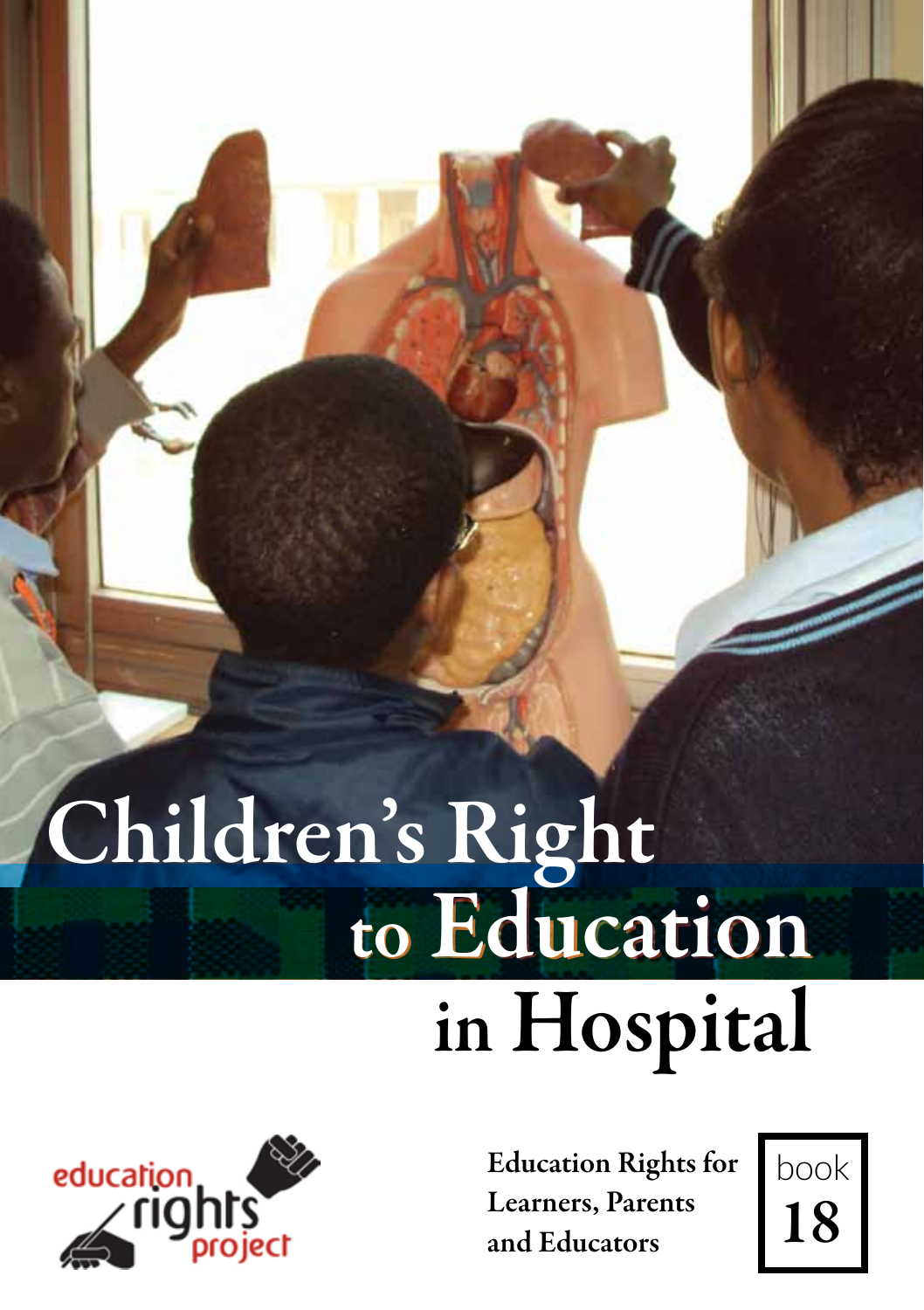# **Children's Right to Education in Hospital**

Jill Kruger \* Editor: Salim Vally

Warm appreciation for consultation and support in this project from education and health department and hospital school staff members in various provinces and The Hospital School (Great Ormond Street and University College Hospitals), London.

We have attempted to ensure that the information in this booklet is accurate up to the time of publication – December 2012. Policies, laws and regulations change. Please contact the Education Rights Project/Centre for Education

Rights and Transformation (ERP/CERT) for regular updates. Suggestions for improvements are appreciated. Please acknowledge the ERP/CERT if you intend using this booklet. The booklet should not be used for commercial purposes.

*This work is licensed under a Creative Commons Attribution-NonCommercial-NoDerivs 3.0 Unported License.*

*Cover image: Johannesburg Hospital School, Science of the body This page: Deputy Principal of the Johannesburg Hospital School, Mr Prinavin and class Photos: Jill Kruger and hospital schools Layout & design: nicolas.red@gmail.com*

\* Centre for Anthropological Research (CfAR), University of Johannesburg Growing Up In Cities (GUIC) SA UNESCO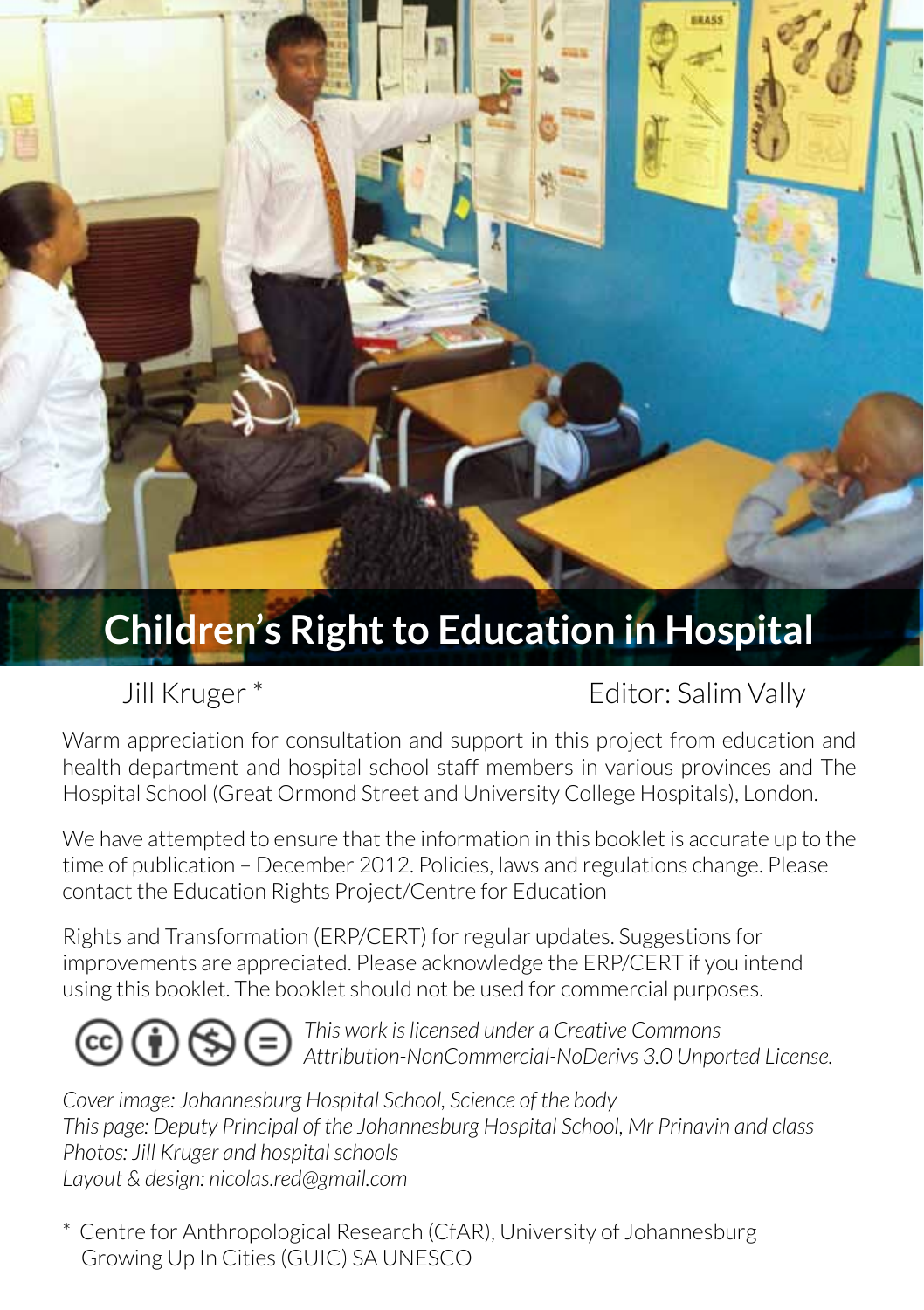# The struggle for quality public education continues!

# **How to contact us:**

**The Centre for Education Rights and Transformation (CERT)**

Cottage 8, Research Village, Bunting Road Campus University of Johannesburg, Auckland Park, 2006

> Tel: +27 11 559 1148 Fax: +27 11 559 1128 Email: charlenes@uj.ac.za Visit our website: www.erp.org.za



Centre for Education Rights and Transformation

These booklets are dedicated to the millions of young people who are brutalised by the socio-economic and socio-cultural cruelties of life. Unfortunately, young people are also brutalised by those who are meant to provide healing in our country, at home and in school.

These booklets are also dedicated to those educators in formal and informal institutions, and organic intellectuals in social movements and unions, who see their own knowledge as a gift of trust from the people, who see the learning process as a mutual experience, who encourage the building of self-discipline and hard work through their own example, and whose greatest happiness comes from seeing those with whom they have been exploring and changing the world around them, go on to share the process with others.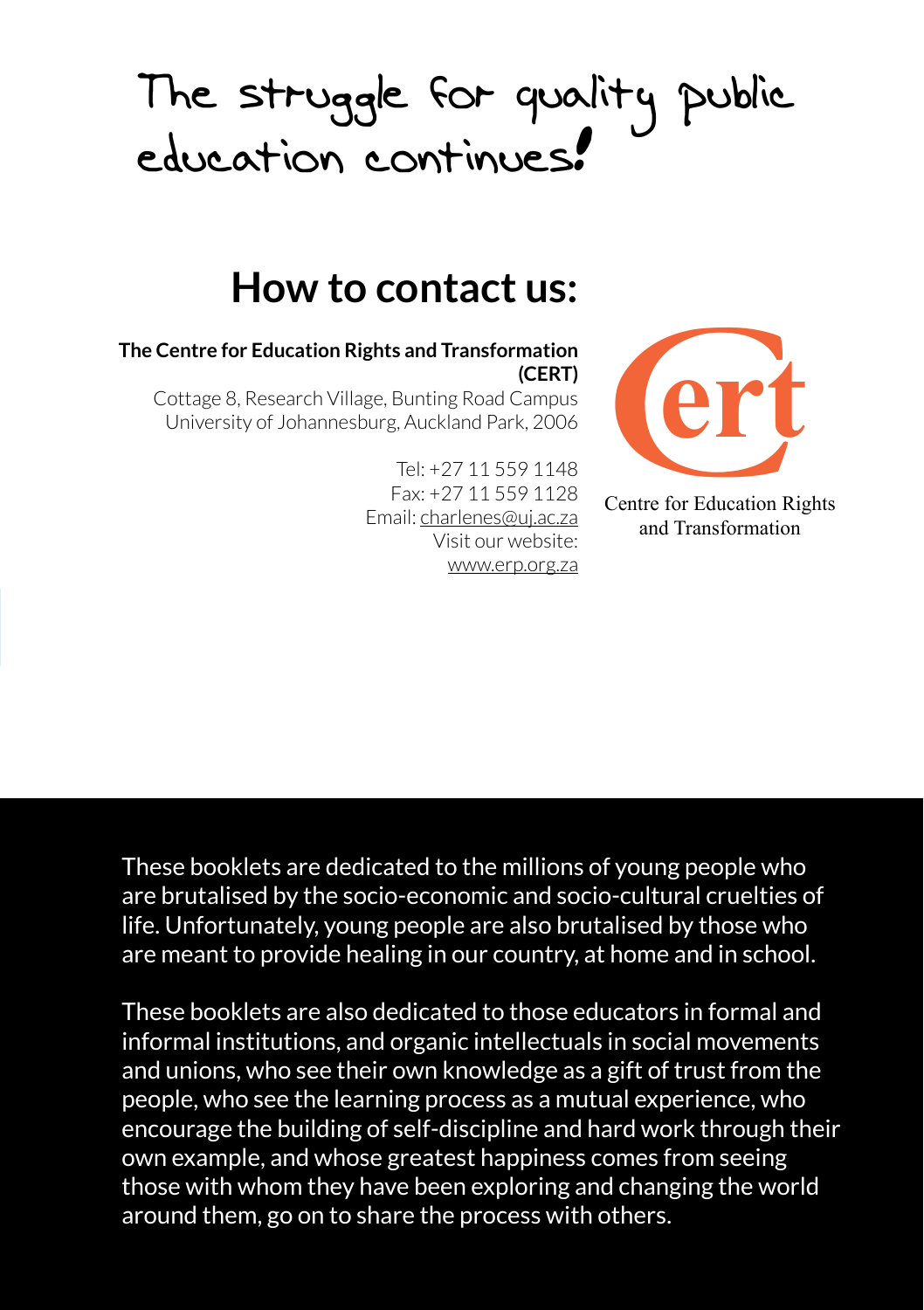## **ERP Booklets in This Series**

- 1 HIV/AIDS: The Rights of Learners and Educators
- 2 Sexual Violence: The Rights of Learners and Educators
- 3 The Education Rights of Refugees, Asylum Seekers and Migrants
- 4 Language Rights and Schools
- 5 Religion and Schools
- 6 Disability: The Rights of Learners
- 7 School Governing Bodies: Rights and Responsibilities
- 8 The Cost of Schooling: Your Rights
- 9 Admission Policy: Your Rights
- 10 The Rights of Adult Learners
- 11 Corporal Punishment and Bullying: The Rights of Learners
- 12 Early Childhood Development and Education Rights
- 13 Racism and Education
- 14 School Nutrition and the rights of Learners
- **15** Facilitating Literacy: A Handbook for Community-Based Literacy Workers
- 16. Sexual Orientation and Gender Identity Rights in Education
- 17 Environment and Education: Rights and Responsibilitiies
- **18** Children's Rights to Education in Hospital
- 19 Reading Clubs and Community Literacy



Reading the word and the world Changing the text and the context ROSA EMBURG STIFTUNG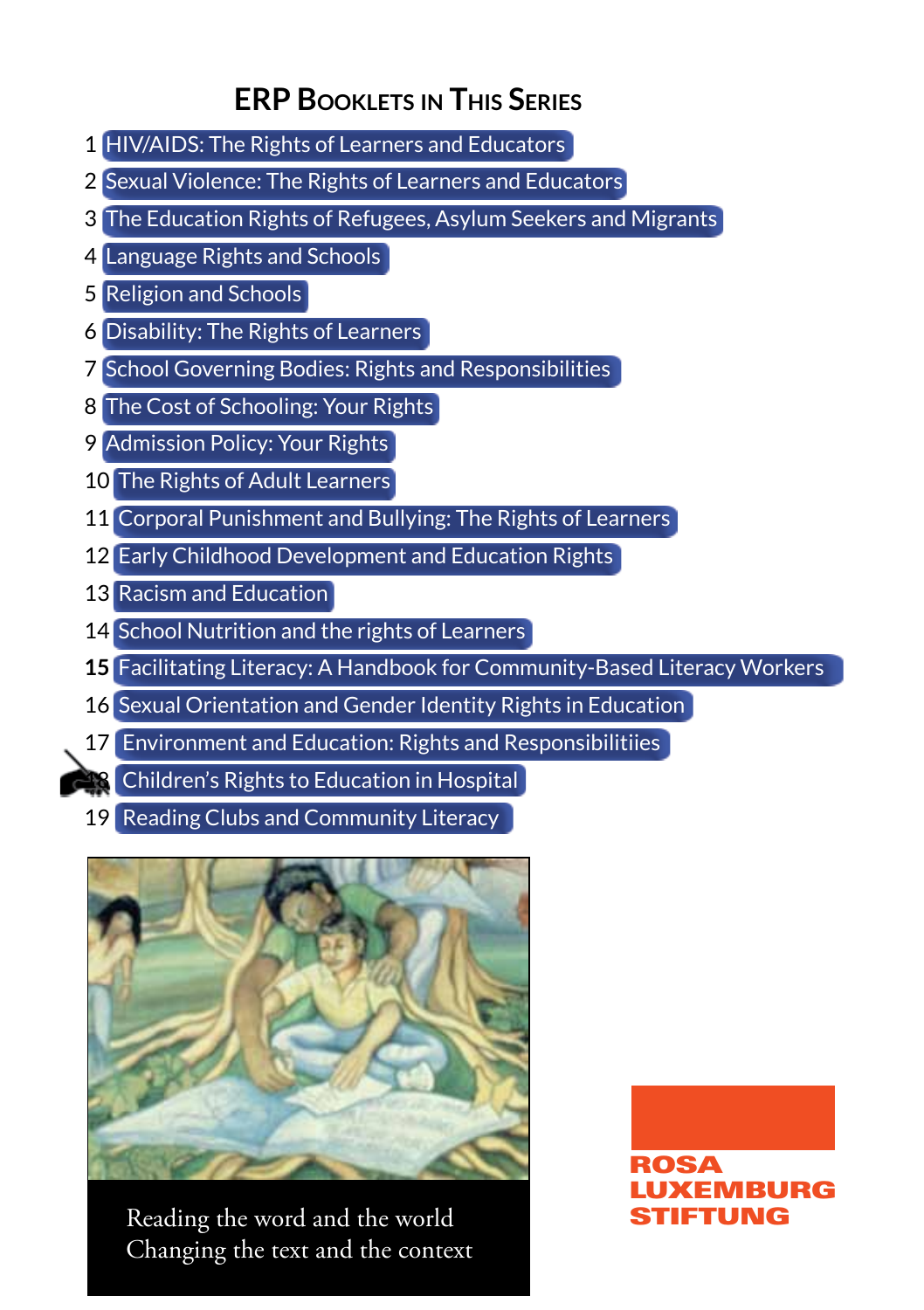# Contents

|                                                                                   | page                 |
|-----------------------------------------------------------------------------------|----------------------|
| Introduction                                                                      | $\overline{2}$       |
| <b>Extent of provision</b>                                                        | 8                    |
| Early childhood<br>Schooling                                                      | 8<br>10              |
| Challenges to be overcome                                                         | 12                   |
| Education and health partnership<br>Educational resources<br>Quality of education | 12<br>12<br>14       |
| What can we do about these challenges?                                            | 16                   |
| Parents / caregivers<br>School learners<br>Community members<br>Officials         | 16<br>17<br>17<br>18 |
| Draft MoU for DoE and DoH collaboration                                           | 20                   |
| <b>Profiles of three hospital schools</b>                                         | 24                   |
| Useful contacts and resources                                                     | 27                   |
| Word list / glossary                                                              | 33                   |
| <b>Reference list</b>                                                             | 35                   |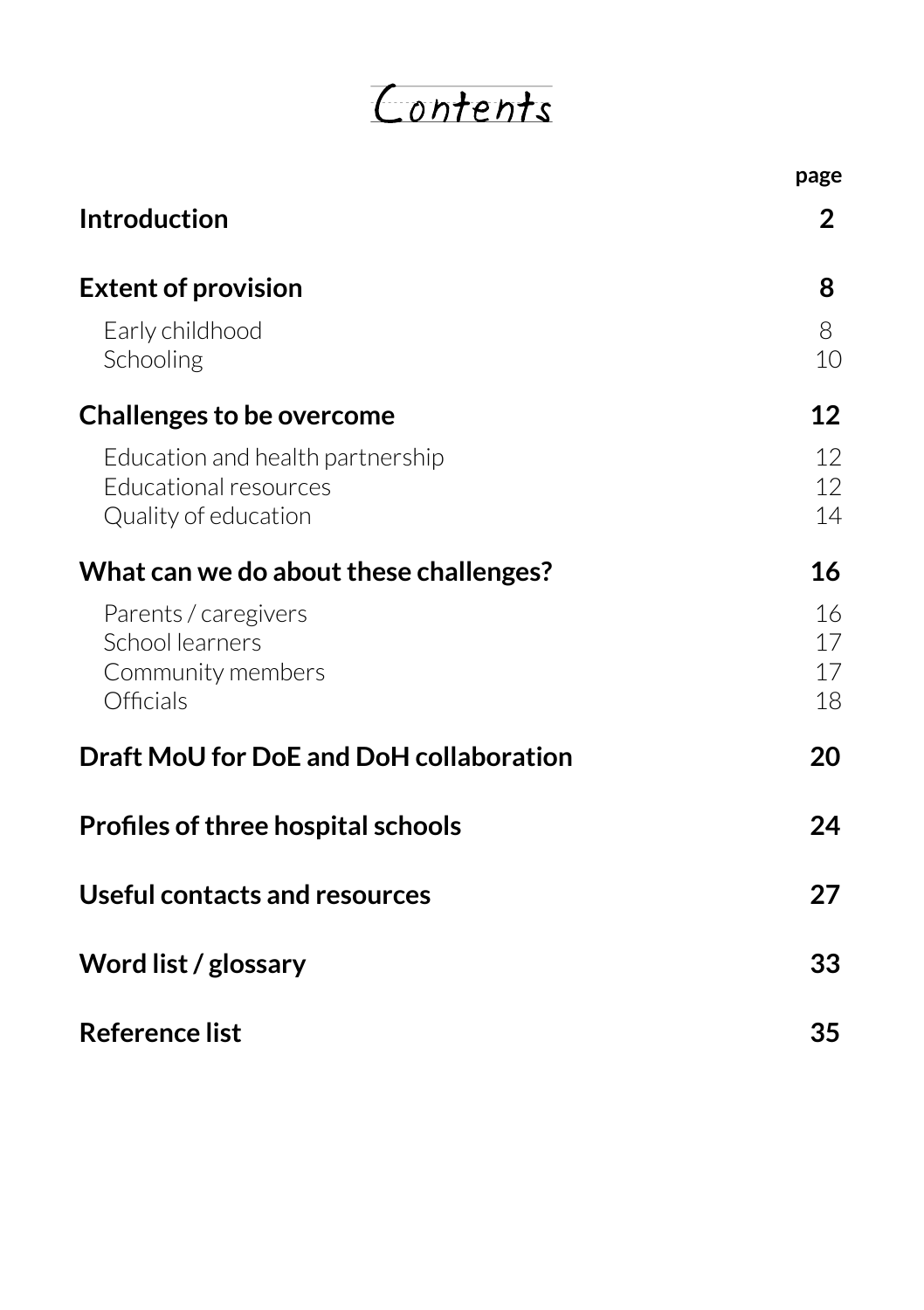# Introduction

Over four million South African children have chronic illnesses or what we now call long term health conditions (LTHCs). These children need medical or other care for months and years, sometimes for life. Their health conditions may be physical or mental and many children will have more than one condition. **Epilepsy**\* affects one in every 100 children although some outgrow it and **autism** affects one in every 88 children. Children may also have various forms of disability.

Hospital treatment for long term and other medical conditions may be required right from birth. Each year about 70,000 babies are born with birth defects that need remedy. In areas where mothers drink heavily about 80 in every 1,000 children have **Foetal Alcohol Syndrome**. This affects physical and mental development throughout childhood. Public health services cannot cope with the surgery required for the 11,000 babies born each year with (**congenital**) heart disease. Most need corrective surgery and over two-thirds will need open heart surgery.

Nationally, children are especially prone to spinal tuberculosis but tuberculosis can also affect the kidneys, the neck and the brain. Certain parts of the country pose special health problems for children: in Hobeni, south-west of the Port St Johns area in the Eastern Cape, almost three-quarters of the 209 school-age children tested were found to be infected with bilharzia. Although one in every 10 children has asthma, in some areas this is much higher.

Explanations for words in bold can be found under the word list at the end of this booklet.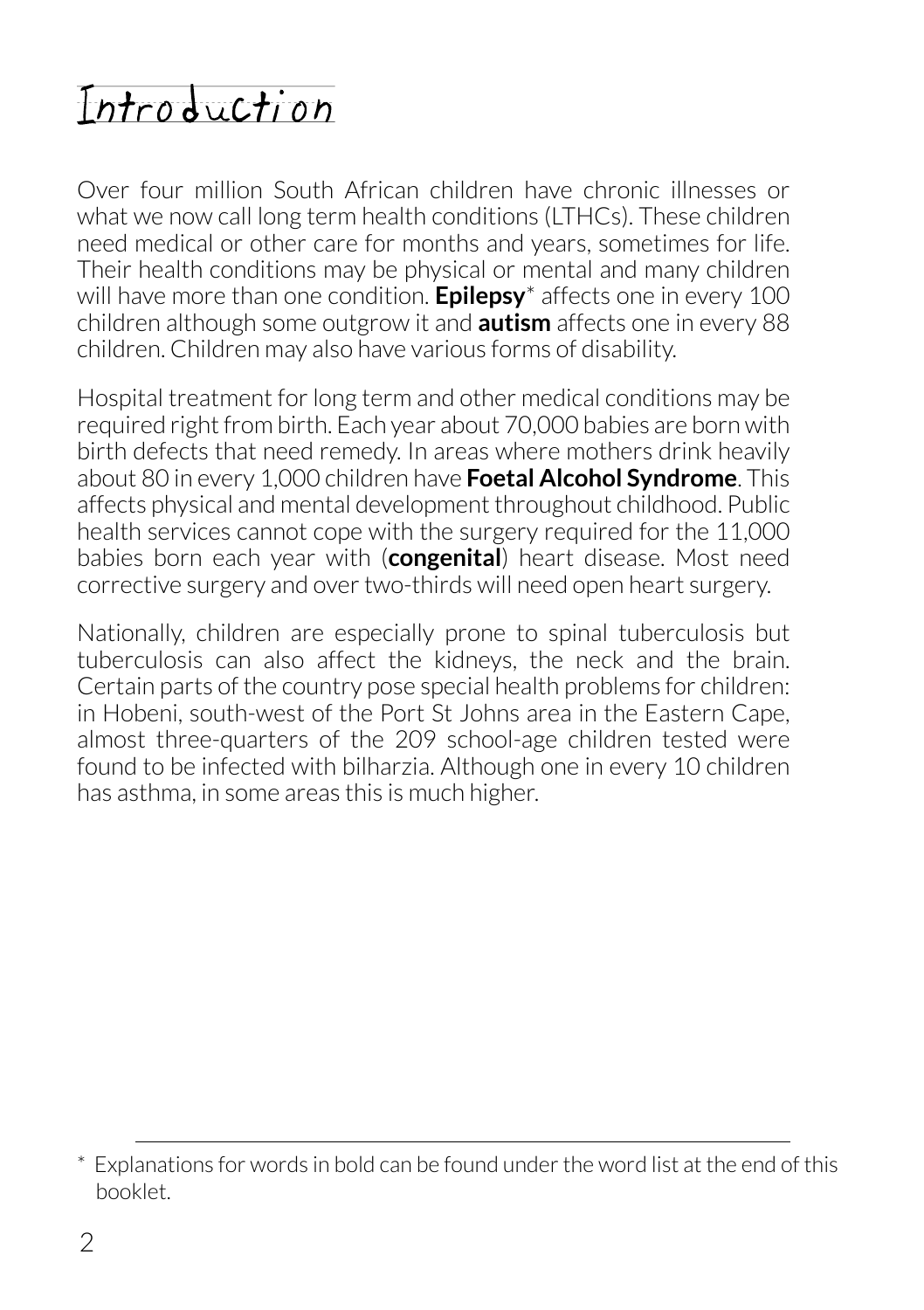#### **Did you know that environmental factors can give rise to asthma and cancer in children?**

Poor, 'non-white' communities were forcibly moved to South Durban when this area was industrialised so that they could supply cheap labour to industry.

Over 285 000 people are now packed between Africa's largest port and second-largest industrial and manufacturing cluster.

A small research team studied the effects of pollution in educators and learners from grades 3 and 6 at the Settlers Primary School in Merebank.

Over half (52%) of the children had mild to severe asthma and 26% had persistent asthma in comparison with international prevalence rates of 4.5%–28%. A public health specialist at the University of KwaZulu-Natal Medical School investigated community complaints about the many children suffering with cancer in south Durban.

High levels of cancer were found, especially leukaemia in young children. In Merebank this seemed to be 24 times higher than in other parts of the country. A more long-term health and pollution study confirmed the cancer risk.

Vanessa Black, Independent Environmental Services Professional. The image is of the Engen oil refinery in Wentworth, South Durban

There has been no national survey to establish the extent of education provision for children in South African hospitals. It appears likely that this is low, even if children are in hospital for the long term.

The earliest hospital schools were in Johannesburg and Cape Town. A range of education and other services were provided in certain hospitals to cater for early childhood development, primary or secondary education. Hospital schools were in evidence from 1923: volunteers taught at children's bedsides at the Johannesburg Hospital (now Charlotte Maxeke Hospital) and in Cape Town girls learned to sew and boys to make crayfish nets at the Invalid Children's Aid Fund for children with disability (now the Maitland Cottage Home Hospital). In time, these schools were registered by the state and teachers appointed.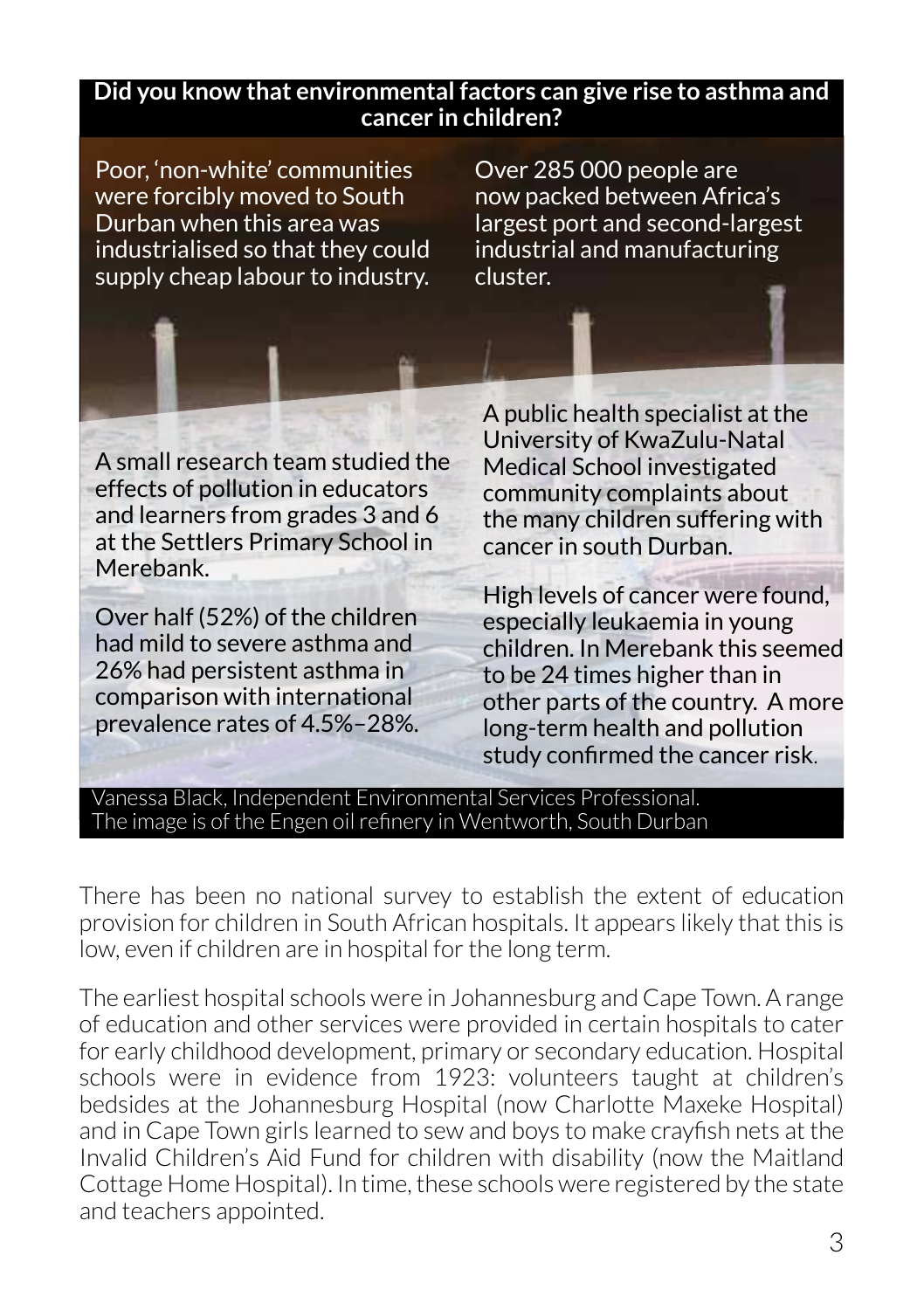#### *Hospital schools which are open*

There are over 422 public hospitals in South Africa and 219 private hospitals. At present there are 21 hospital schools in five provinces:

#### **Gauteng**

Baragwanath Hospital School Dr George Mukhari Hospital School Johannesburg Hospital School Kalafong Hospital School Pretoria Hospital School Sizwe Hospital School H Moross School

#### **KwaZulu-Natal**

King George V Hospital School

#### **Free State**

#### **Western Cape**

Brewelskloof Hospital School Groote Schuur Hospital School Lentegeur Hospital School Maitland Cottage Home Hospital School

Red Cross Hospital School

Tygerberg Hospital School

Pelonomi Hospital School Universitas Hospital School

#### **Eastern Cape**

Cecilia Makiwane Hospital School Frere Hospital School Livingstone Hospital School Mxesibe Hospital School Nessie Knight Hospital School

In the Eastern Cape, Free State and KwaZulu-Natal, hospital schools are categorised as "ordinary" schools.

In Gauteng and the Western Cape, hospital schools are categorised as schools for children with "special education needs".

Limpopo, Mpumalanga Northern and Northwest Province do not have hospital schools.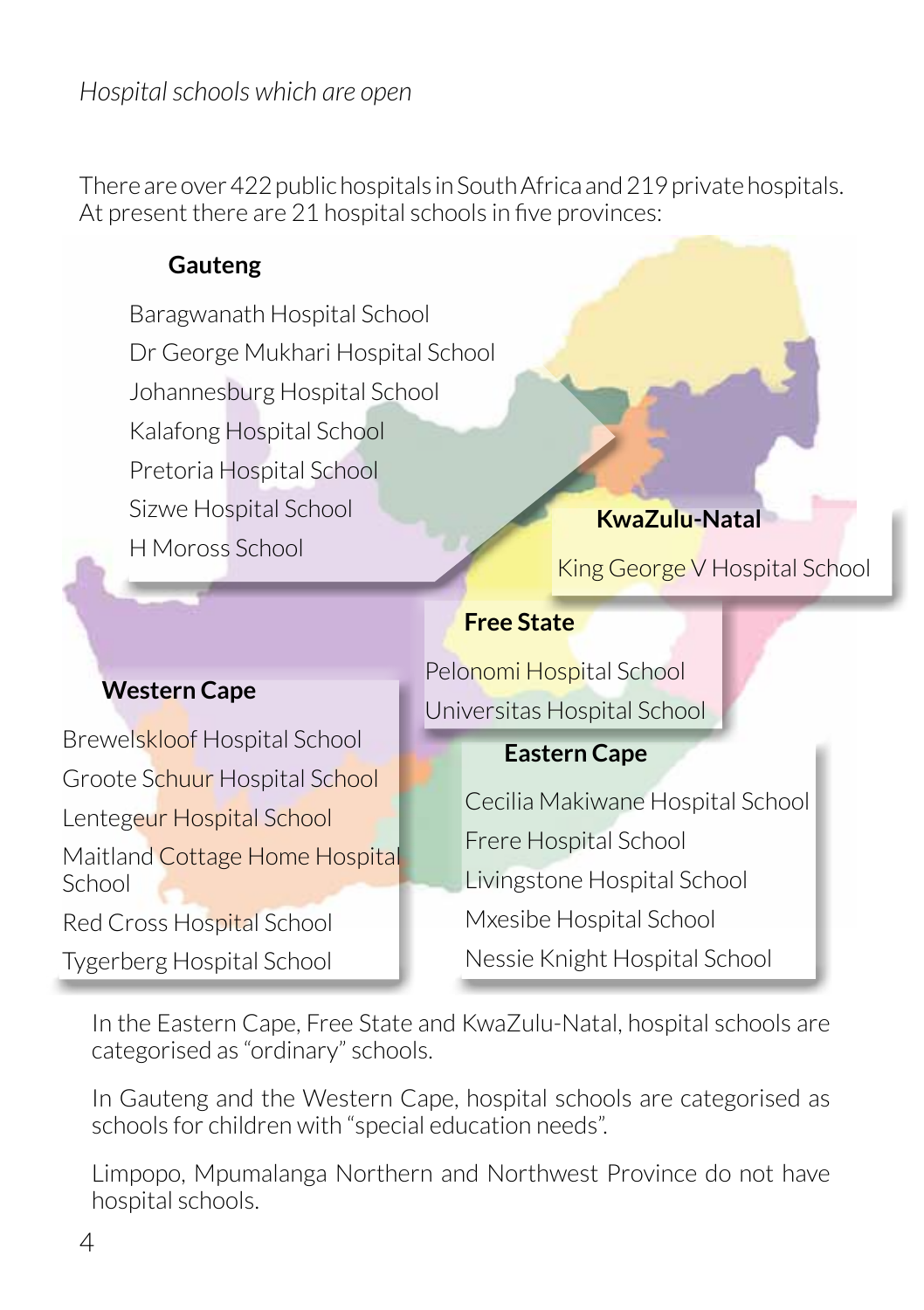White Paper 6 (p.3) promised that "... special schools will be strengthened rather than abolished" but eight hospital schools were closed in 2001-2011. Reasons given informally for school closure include:

- the view that there were too few learners. However, children with special needs require more focused attention from educators than is the case in ordinary schools and 6 special needs learners could be equivalent to an ordinary class of 30 learners;
- the disintegration of buildings due to failure by state departments to accept responsibility for their maintenance.

**Eastern Cape**: Three of the 8 hospital schools closed. Eight were listed in 2004 but only 5 hospital schools are in the 2012 national list of schools.

**Gauteng**: One of 8 schools was closed: Charles Hurwitz (TB) Hospital School in Soweto.

**KwaZulu-Natal**: Edendale, King Edward and Prince Mshiyeni hospital schools no longer exist. The school at Clairwood Hospital burnt down but the school has been replaced by a playroom and educational equipment as most patients are babies and very young children.

**Western Cape**: The former **MEC** for Education in the Western Cape, Mr Yousuf Gabru, had given notice that he intended to close hospital schools in the province and transfer their functions to resource centres. In 2009, following public consultations, the incoming MEC, Mr Donald Grant, concluded that it would be better to transfer the functions of only a few hospital schools to larger special schools in their areas, as follows:

- Brewelskloof (TB) Hospital School to Pionierskool for visual impairment;
- Princess Alice Orthopaedic Hospital School to Groote Schuur Hospital School; and
- Sonstraal TB Hospital School to Lentegeur Hospital School.

Hospital schools are usually found in hospitals that train medical students or in hospitals that provide specialist services in, for instance: mental health, tuberculosis and disability.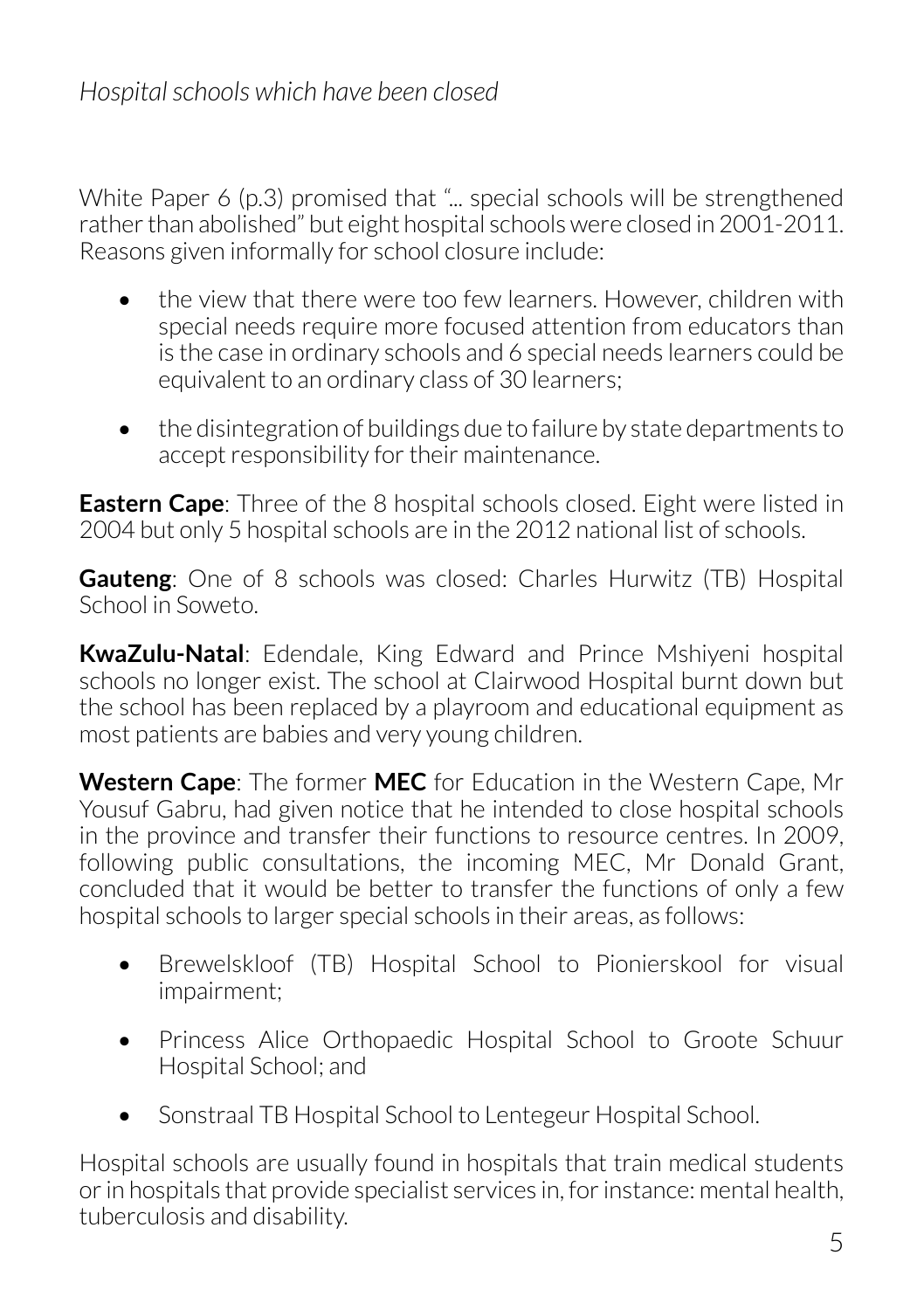Characteristics of hospital schools:

- They provide a broader focus for children than their identity as a "patient".
- They provide education at multiple grade levels and in many languages.
- They develop individual education programmes that fit with the national curriculum.
- They stimulate learning through the arts and remedial interventions.
- They have lower learner numbers than ordinary schools.
- They have constantly changing numbers of learners with different special needs.

On pages 24-26 we provide brief profiles of three hospital schools: King George V Hospital School, H Moross Hospital School and Tygerberg Hospital School.

#### **Children talk about illness, schools and hospitals**

*Some illnesses interrupt people's lives. Some miss school*. (Frank 10yrs)

I get tired a lot. It is a long time that I have been in hospital... We should have *lessons to keep up with our schoolwork*. (Sibonelo 13yrs).

*In hospital I sat on a chair crying, because I could not go to school*. (Musho 10yrs)

*I'm truly gonna miss this school... it helped me get thru with my matric even thou I had a child... God bless all the staff members of Hospital school PTA.* (Koketso, Pretoria Hospital School)

*Green reminds me of the farm, the slaughtering of the goats, looking after the cattle and goats, swimming, unlike here [in hospital]*. (Sizwe 10yrs, in King George V Hospital School art class)

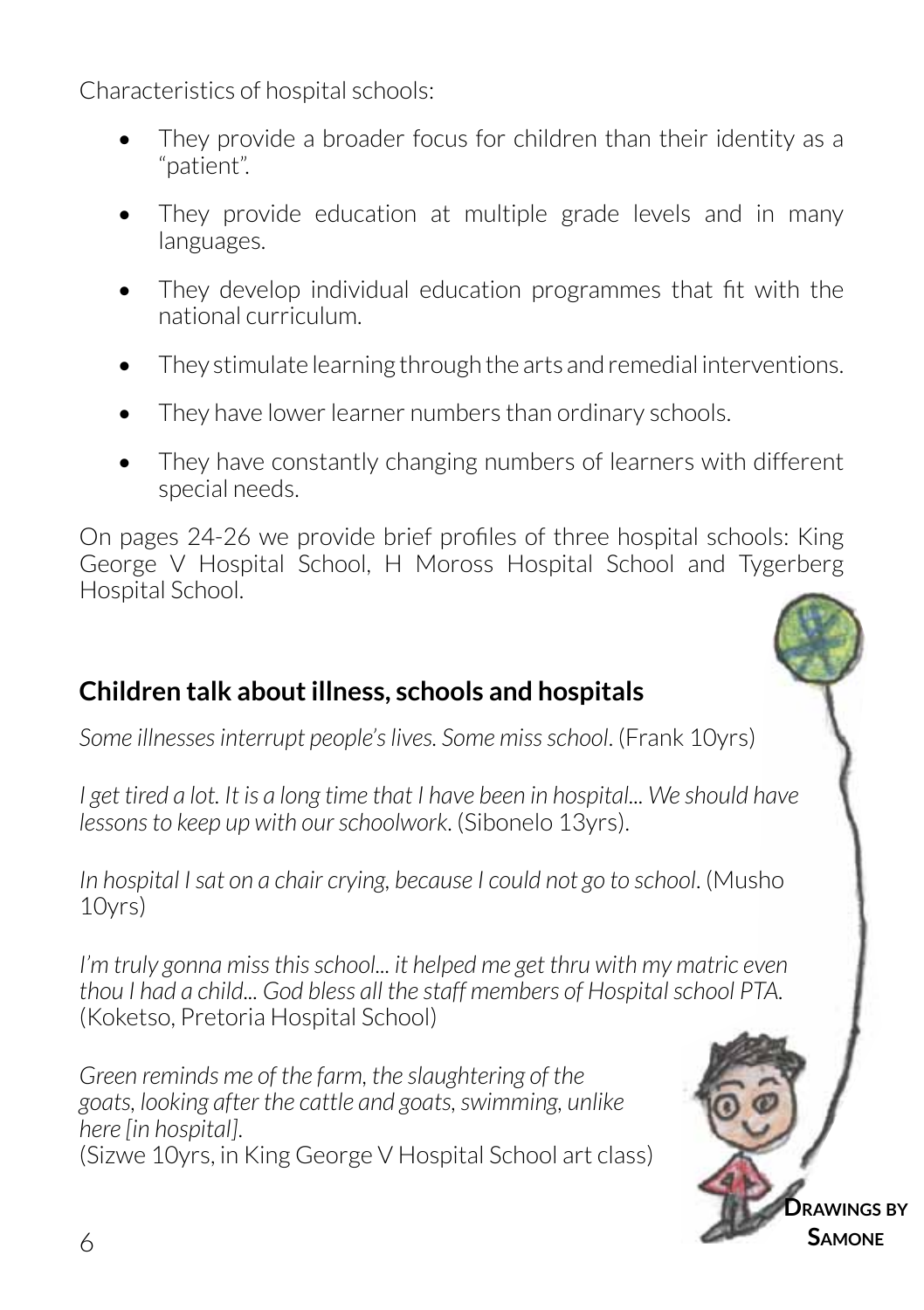

*on the 26th of October. Just as Uncle J.P. fixed the window, so too, will God make me whole and healthy.*  (Samone 13 yrs Brewelskloof Hospital School)

### **A medical specialist reflects:**

*Children who have repeated hospital treatments or are admitted for long periods of treatment fall behind in their studies with no hope of catching up on their return to school.* 

*Children have the right to play, education and the opportunity to reach their full potential regardless of their* **diagnosis** *or* **prognosis***. Children who are prevented from attending school by their illness should not have to forfeit these rights and the rights of very young children to early edu-care should also be respected.* 

*Being committed to hospital can be very isolating for a child, causing psychological issues, depression, anxiety or concerns about body image. This,*  in turn, can worsen symptoms and a child's quality of life. If we are to care for children, promoting health and healing, we need to consider the full range *of a child's needs. Access to both education and play in hospital is a critical component of a child's management plan. An adequately stimulated patient is much less likely to focus on their disease or pain and may actually have fun despite their illness.*

Professor Miriam Adhikari, University of KwaZulu-Natal Medical School, Head of **Neonatology**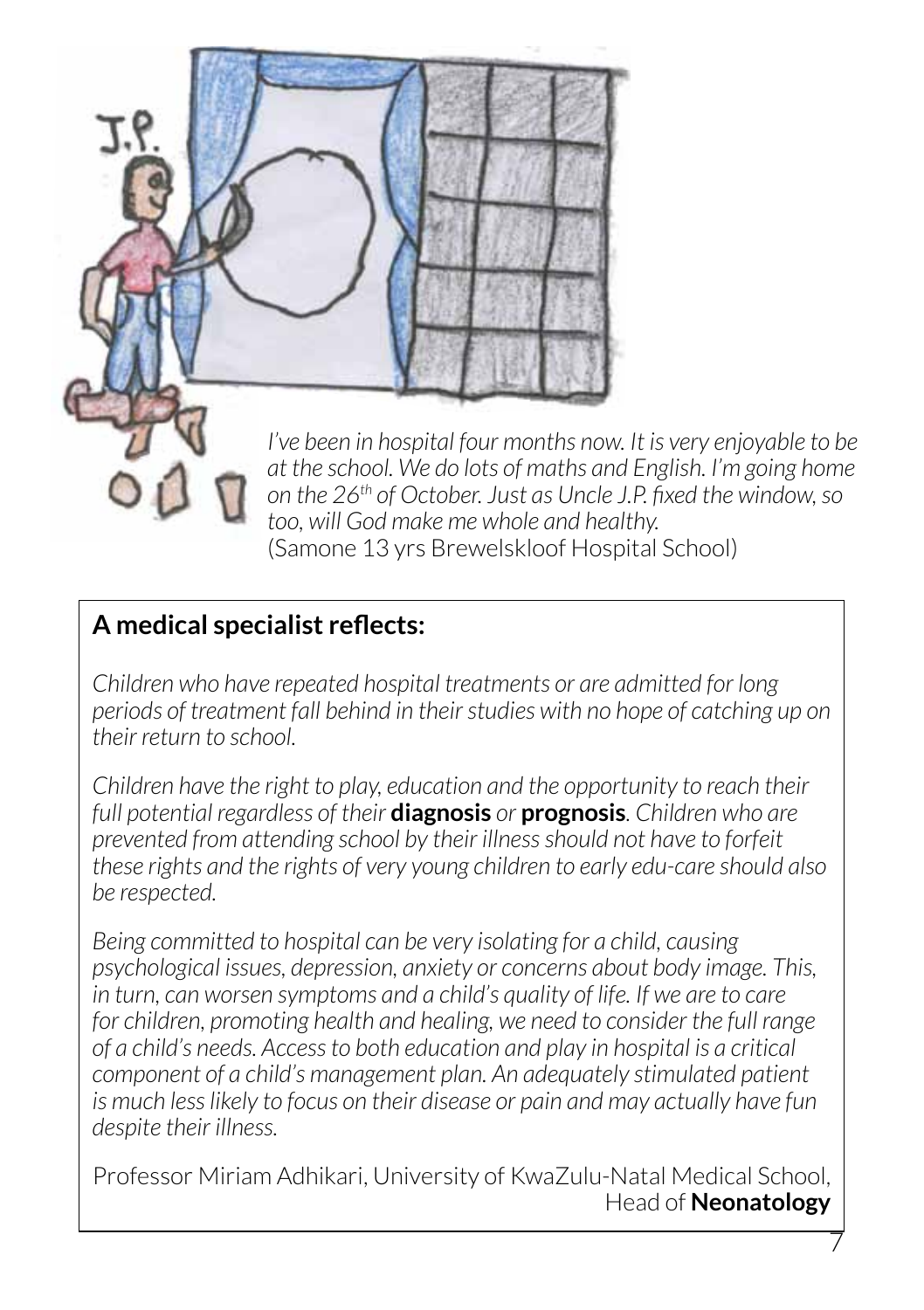# Extent of provision

## **Early childhood**

The education department works with the departments of health and social development to plan early childhood programmes for 0-4 year olds from low income homes. Programmes are run by non-government and other organisations with financial support from the state. However, official documents are silent on requirements for early education in hospitals, except that Section 2.21 in the National Norms and Standards for District Hospitals (2002) requires toys and educational material for children and a play and stimulation area to be provided. This is not a requirement for regional and tertiary hospitals.

South Africa is divided into 53 health districts; each one should have at least one district (level 1) hospital to provide basic general medical services for the population in their health district. Almost two-thirds of South Africa's hospitals are district hospitals. They refer cases for further diagnosis or specialised treatment to regional (level 2) or tertiary (level 3) hospitals. About one-third of hospitals are regional; half of them provide general services beyond those of district hospitals and the other half provide specialist services such as for tuberculosis or **psychiatry**. Tertiary hospitals are low in number. They provide specialist and sub-specialist care.

**Paediatricians** and advocates for child health feel that it is important to deal more thoroughly with early childhood education in hospitals:

*Creative play has been recognised by the United Nations High Commission for Human Rights as the right of every child. It is essential for all children even those considered the sickest. Play enables children to relax, to understand their world, and to forget their pain.*

Ms. Busi Nkosi, Advocacy Officer

International Children's Palliative Care Network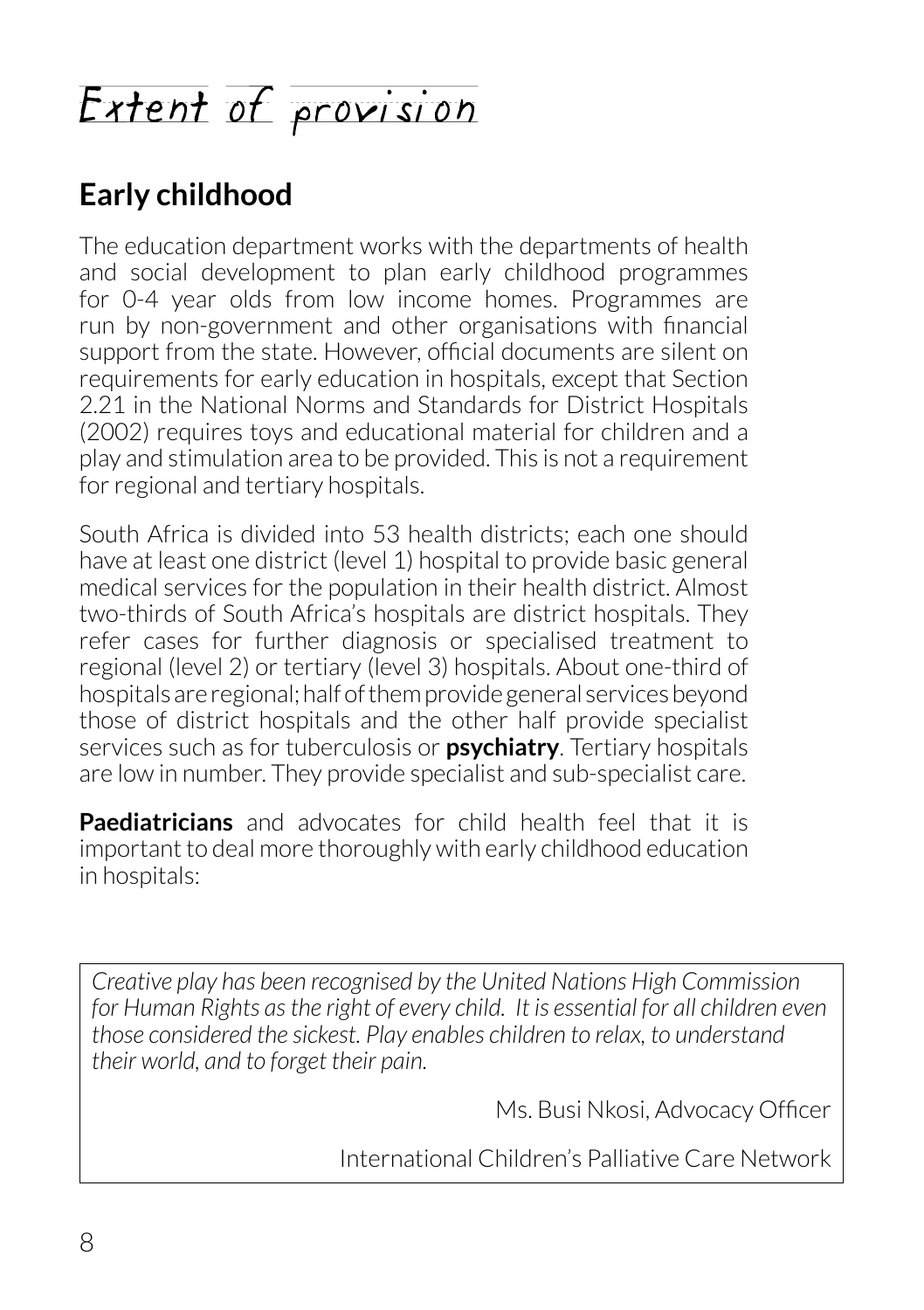*Chronic / long term illnesses in children under five years old are a significant issue which justifies attention and the need for a plan to meet the educational needs of these children.*

*In Pietermaritzburg we have three different non-government organisations providing stimulation and play activities in our children's ward with a focus on pre-school and primary school.* 

*Although schooling is not part of the Department of Health care plan, stimulation most definitely is as it is one of the steps in the World Health Organisation's (WHO) 10 steps for the management of severe malnutrition; Step 7: Provide stimulation, play and loving care.*

Dr Neil McKerrow, Chief Specialist and Head:

**Paediatrics** and Child Health, Pietermaritzburg Metropolitan Hospitals Complex



**Drawing by Xolisile, gr. 6, Johannesburg Hospital School**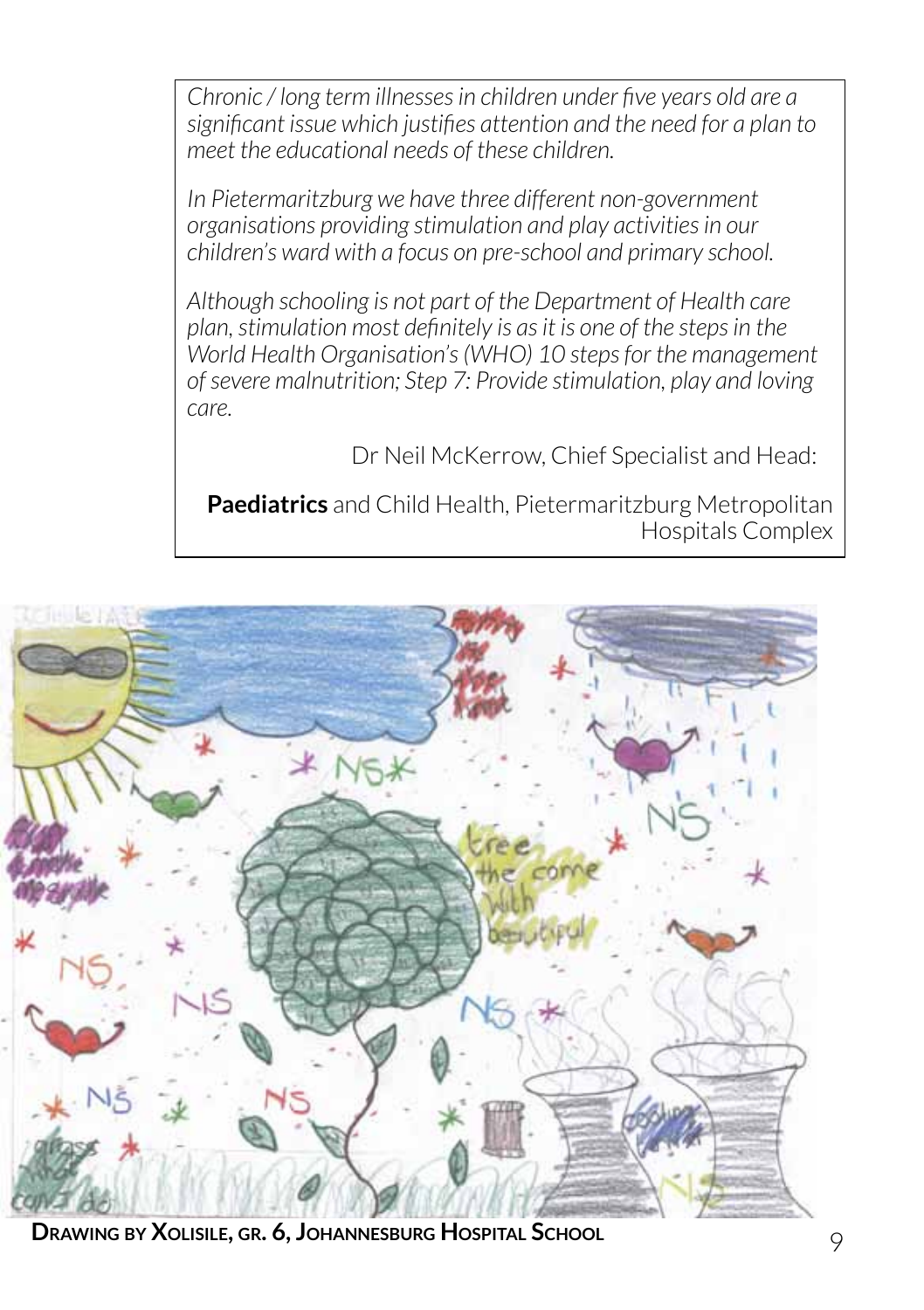

Children in hospital are not excluded from education but South Africa's White Papers and Acts do not say anything about it. Although most people think that schooling is compulsory for children between the ages of 7 and 15 years old, this does not apply to learners with special needs. If a special needs learner cannot be placed in a preferred school then education officials do not have to find another school forthe learner.

The South African Schools Act (No.84 of 1996) Chapter 2, says:

*3. (2) The Minister must, by notice in the Government Gazette, determine the ages of compulsory attendance at school for learners with special education needs.*

#### **[This has never been done. The numbers of children that this applies to are not listed in national reports on education.]**

*(3) Every Member of the Executive Council must ensure that there are enough school places so that every child who lives in his or her province can attend school as required by subsections (1) and (2).*

*(4) If a Member of the Executive Council cannot comply with subsection (3) because of a lack of capacity existing at the date of commencement of this Act, he or she must take steps to remedy any such lack of capacity as soon as possible and must make an annual report to the Minister on the progress achieved in doing so.*

#### **[Points (3) and (4) do not apply to learners with special education needs because education is not compulsory for them.]**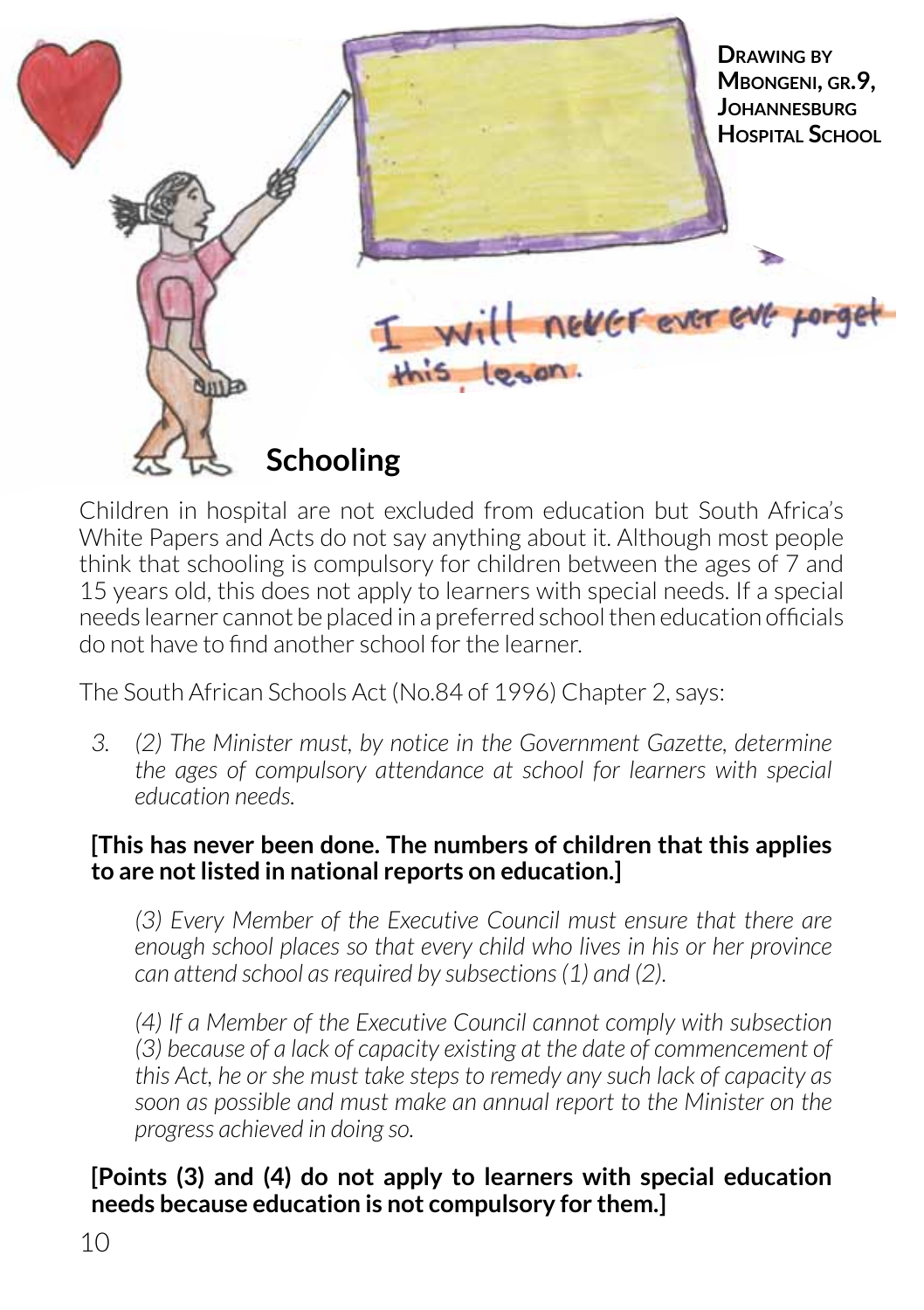Many countries categorise hospital schooling as education for learners with special educational needs. In 2000, teachers in hospital schools in Europe launched the Barcelona Charter on the rights and educational needs of sick children and adolescents. The Charter says that hospital environments and teaching methods must be adapted to the needs and abilities of patients. Hospital educators must be recognised as important members of a child's support team in hospital and as the link back to the child's home school.

Various hospital schools abroad have websites with information for parents. Young patients are drawn into schooling soon after admission, when they are well enough. The Children's Hospital School in London provides classes for short stay, one-day and outpatients, under certain conditions. In South Africa such children often spend long hours in uncomfortable circumstances at hospitals and clinics with nothing to do.



**Class in Tygerberg Hospital School, Cape Town.**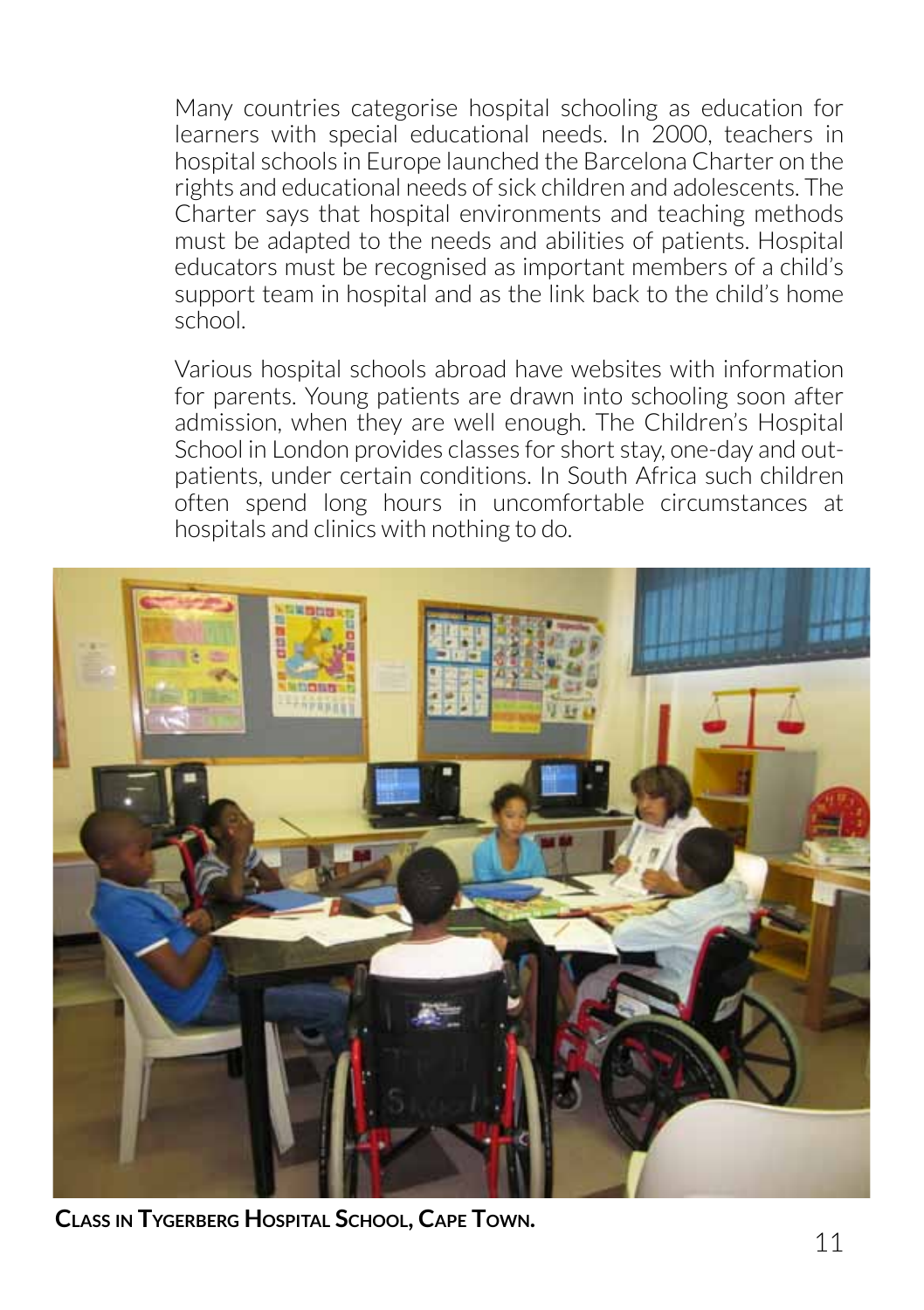# Challenges to be overcome

## **Education and health partnership**

There is no national Memorandum of Understanding that sets out areas of collaboration between the Departments of Health and Basic Education. While there is evidence of cooperation between the two departments in some sites, the absence of policy and clear guidelines has on occasion resulted in tension and inconsistencies in the working relationships of the personnel employed by the two departments.

Problem areas therfore arise in:

- administration:
- space allocation and usage:
- building maintenance;
- time scheduling; and
- shared planning for children's recovery.

Some school staff members allegedly feel that they are not respected as professionals in the specific hospital where they work and that this hampers their work with learners. Others believe that mutual respect and cooperation have led to excellent outcomes for learners. Staffing is not constant, however, and personal goodwill is not a good driver for long term educational excellence.

At present, learners with **Degenerative** conditions who are too weak to attend school remain at home. Their only treatment is prescribed medication.

## **Educational resources**

The Department of Basic Education uses official evaluation formats to allocate finance and educators to schools each year.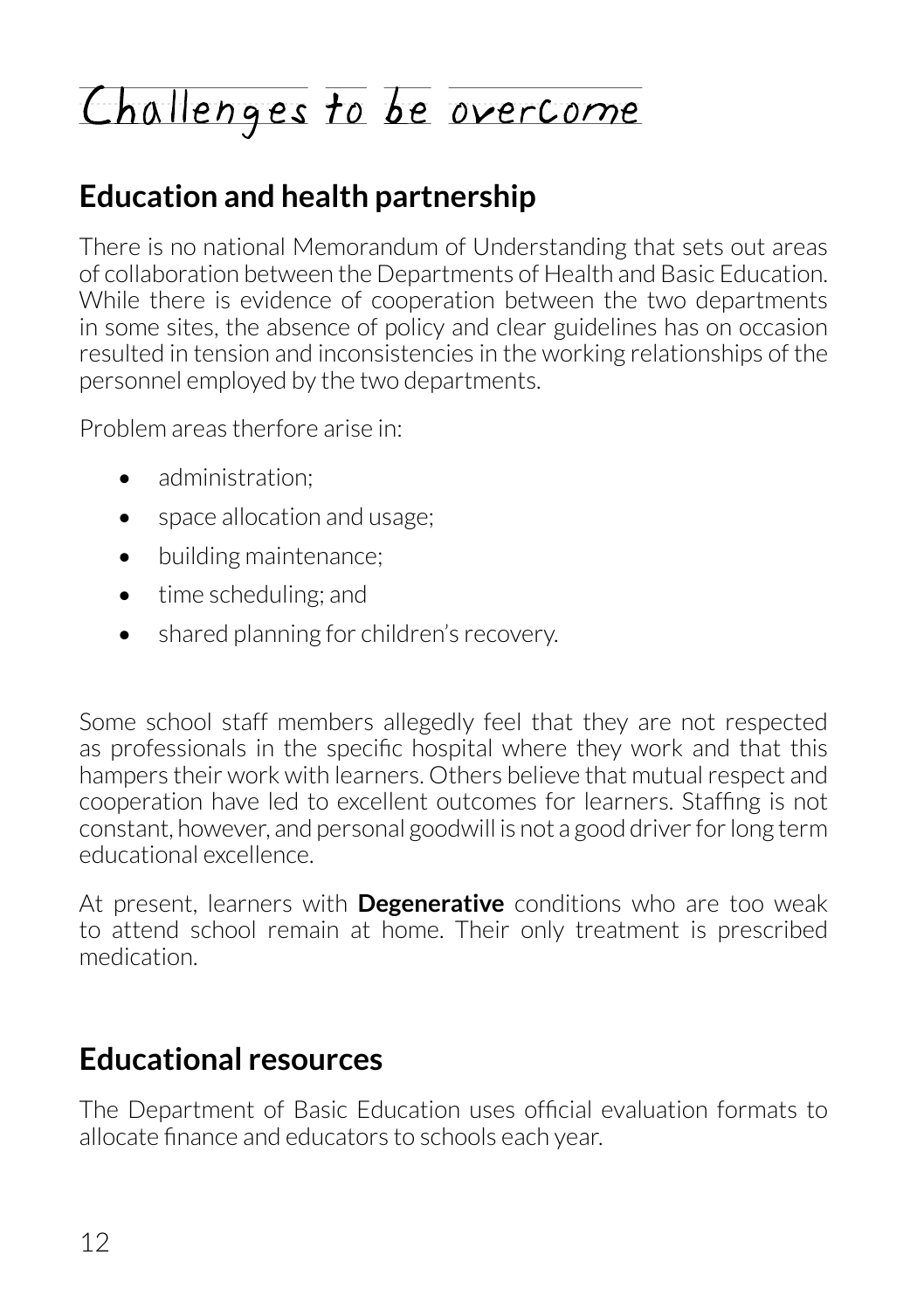#### *School classification:*

Mainstream schools serve 'ordinary' learners but every learner has "special educational needs" while in hospital. However, some hospital schools in South Africa are listed as ordinary schools and are allocated resources for such schools while others receive resources for learners with special educational needs. Yet others receive a sum per learner that is higher than that for ordinary learners but less than allocations for special needs.

#### *Snap surveys:*

Snap surveys are conducted on the 10<sup>th</sup> day after a school re-opens at the start of the year to record the number of learners present. Staff and funds are allocated according to learner numbers. This is a problem for hospital schools. Although their learner numbers fluctuate they cannot change the record during the year nor gain more resources.

#### *Special needs assessment of learners:*

South Africa uses a special tool called **SIAS** (Screening, Identification, Assessment and Support) to assess the extent of the barriers to learning of learners with special educational needs. This information is also used for resource allocation since the barriers for some learners are greater than for others.

> *Children with autism require a whole lot more attention and a lot more specific intervention... So in a class where a teacher has 8 autistic kids, the teacher is working with 48 neurotypical kids. And that is costly. Our biggest expense is having enough people to work with the kids in these small groups.*

> > Ms. Fathima Simjee, journalist, August 2010

The **SIAS** form has no category for children who are normally well but fragile while in hospital for treatment. In addition to such identification, the special barriers to learning that many children already have when they enter hospital should be taken into account: children with different barriers to learning cannot be grouped for education and educators must work with children in small groups as a consequence. But to what extent are **SIAS** assessments made for hospitalised children?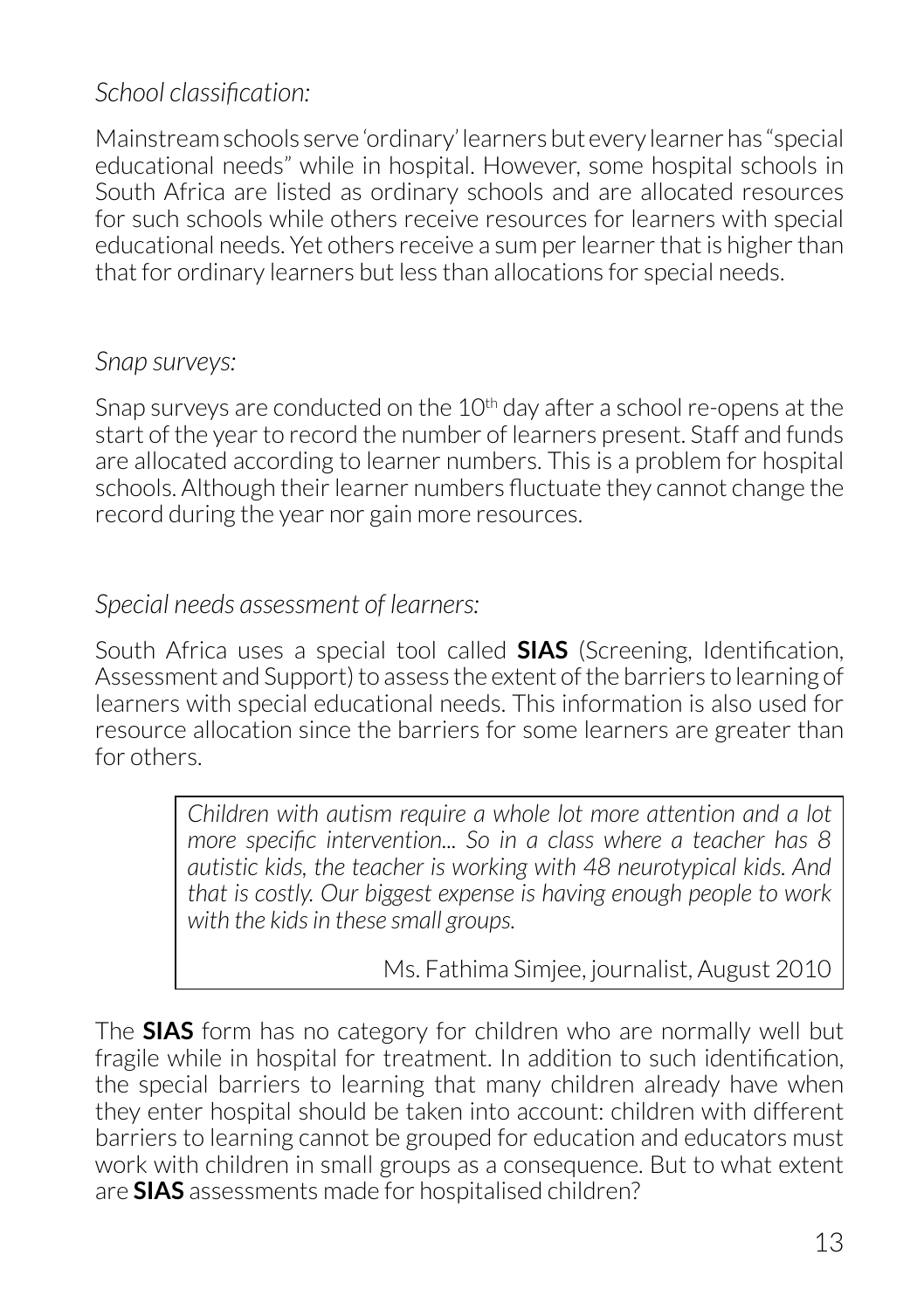## **Quality of education**

Most educators are committed and innovative in their work. The sheer workload of educators in hospital schools is remarkable and some are prone to burnout.

When a whole primary school curriculum is offered, and despite small classes, educators still have a considerable amount of work. Among other duties, educators must:

- repeat classes, using different teaching methods since children with different barriers to learning cannot be taught together
- cope daily with teaching across all classes in a number of languages
- be creative in teaching many different subjects in interesting ways
- design individual education plans that address backlogs and fast track and remediate learning in line with the curriculum
- fit the school day around the medical treatments of many different children
- adapt to constant change and regularly adjust the curriculum to cater for the specific needs of learners
- work closely with home schools where possible and provide assessments that enable a smooth re-entry to home schools.

Principals must often:

- carry a full teaching load
- fill gaps in the teaching programme and administration
- $\bullet$  deal with administration when schools have no administrative staff
- submit official documentation whether topical for hospital schools or not
- seek sponsors to finance the maintenance of computers and ICT facilities
- seek sponsors to upgrade school buildings and provide or supplement stationery, special needs equipment and materials.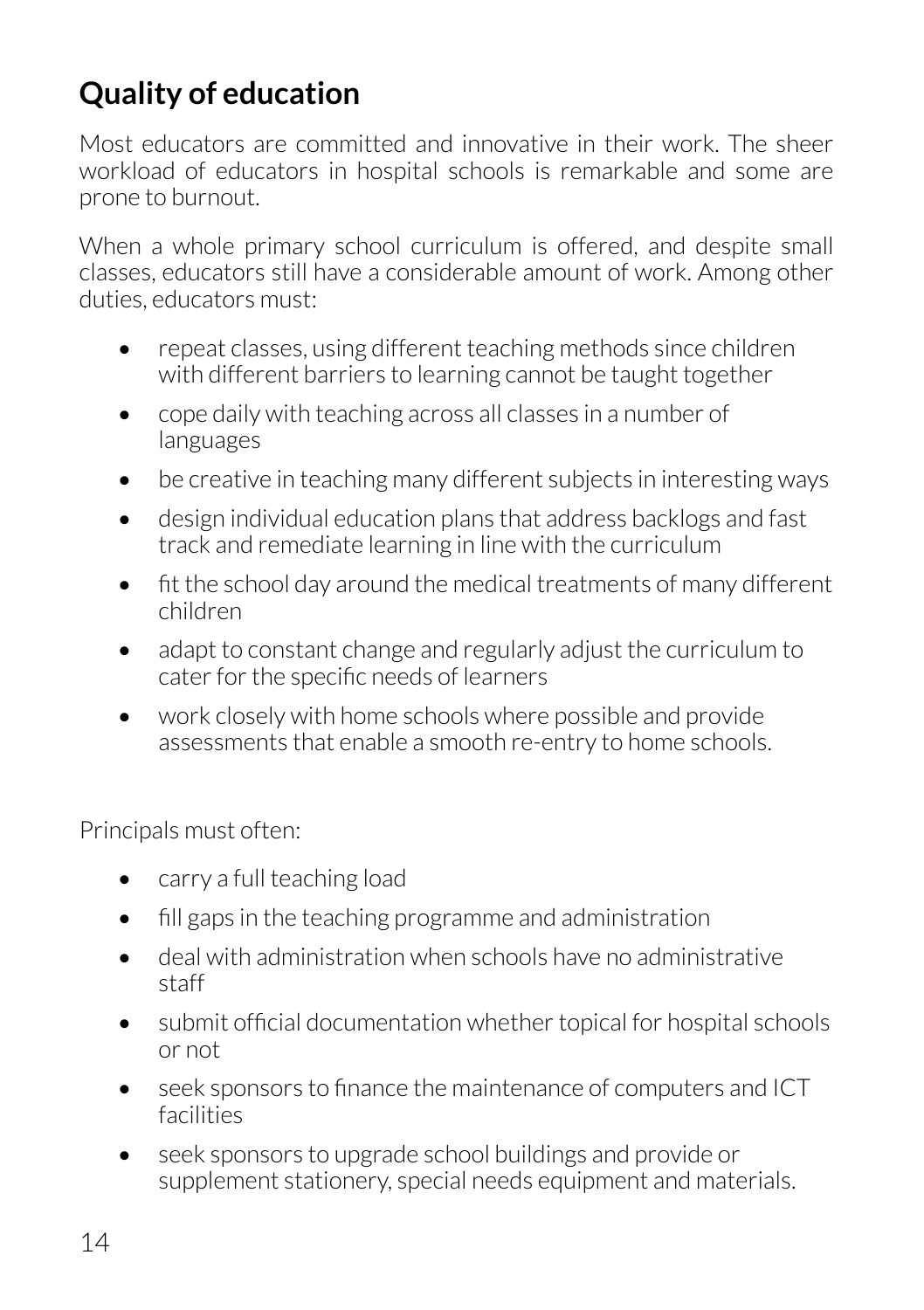Other issues:

- Children who are unwell or have medical treatment on days set for examinations, do not write them. But the hospital school will be judged in the same way as an ordinary school if the pass rate is low.
- Placements of excess or redeployed educators without training in special needs education can cause added work for other educators who must supplement what they do.
- Educators need assistance to invigilate examinations as they cannot leave other learners unattended.
- Student teachers are reluctant to carry out community service in hospital schools where learners are categorised as high risk through behavioural, emotional and bi-polar disorders or illnesses such as tuberculosis HIV and AIDS, for example.
- Educators are keen to have refresher training courses but lack funding for this.



**Doing experiments in <sup>a</sup> science class at the Johannesburg Hospital School**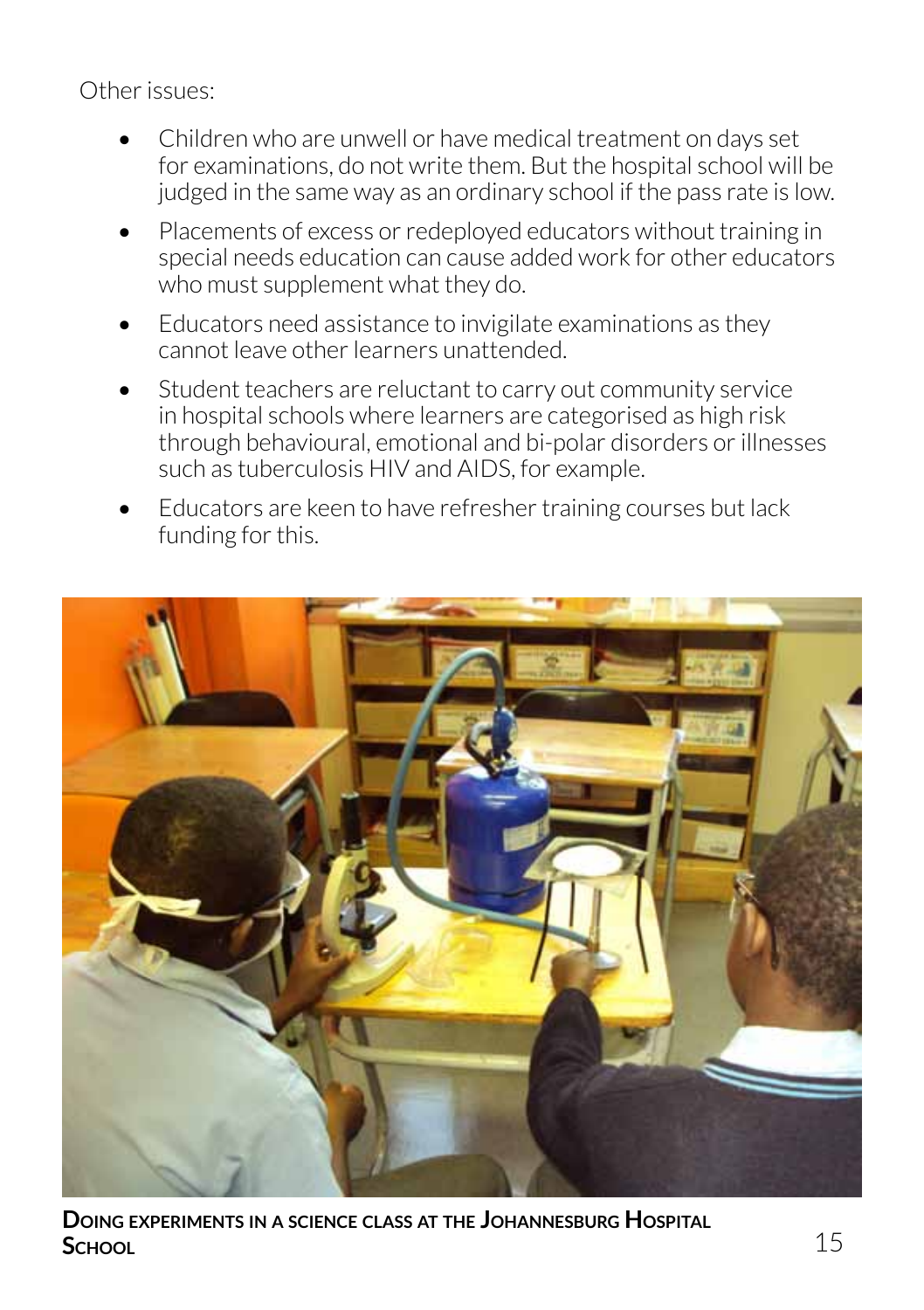# What can we do about these  $challenges?$

## **Parents / caregivers**

When your child is admitted to hospital:

- inform your child's early childhood development (ECD) centre or school;
- ask for the information that a hospital education programme will need;
- find out if there is an education programme at the hospital;
- if yes, hand in documents from the child's centre or school.
- if no, find out from your local education department which full-resource education service provides services for the hospital area;
- contact the full-resource education service and request early childhood or schooling support through an Individual Education Plan (IEP) for your child in hospital;
- if there is no educational support, contact your provincial education official.

Contact details are found at the back of this booklet.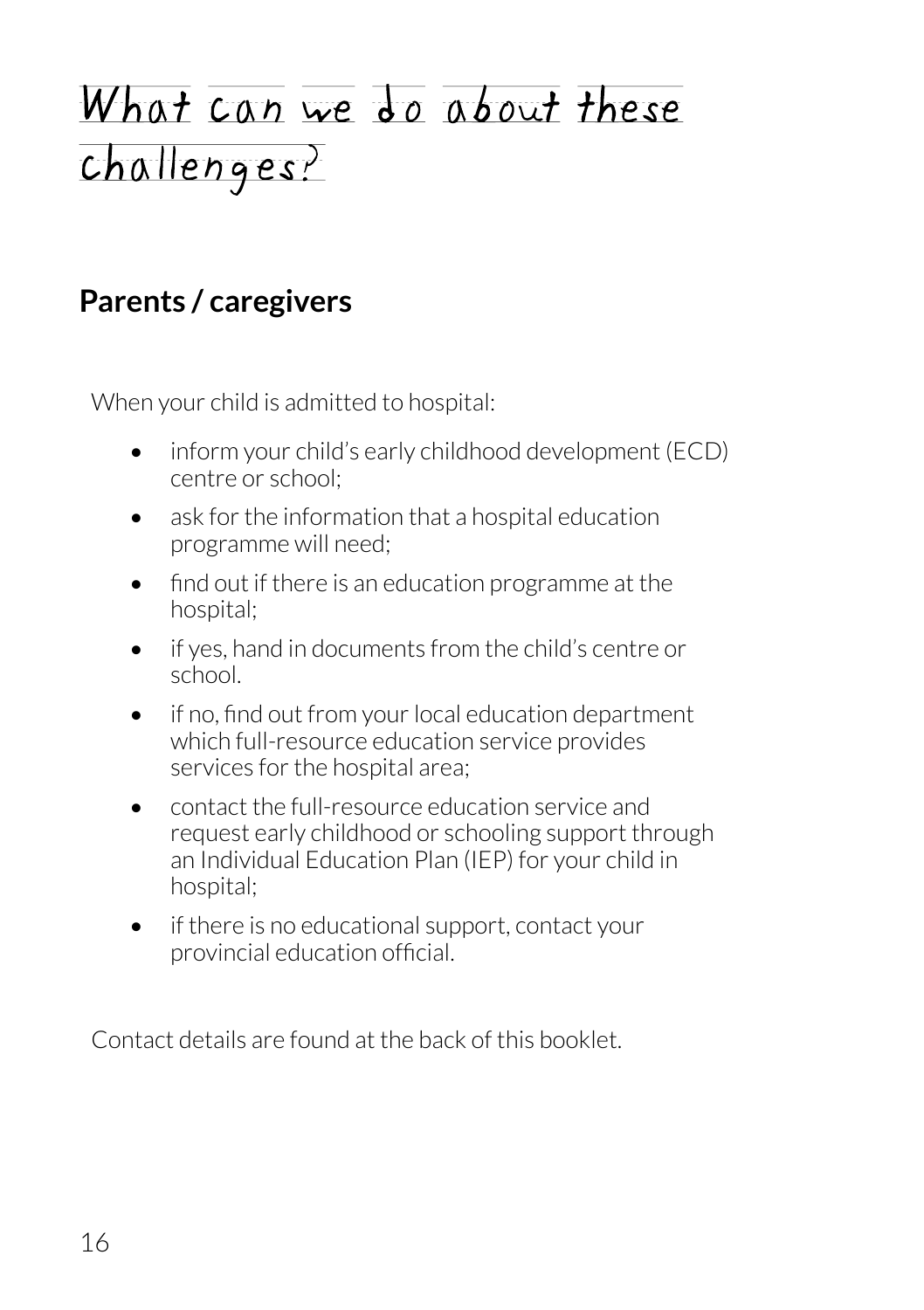## **School learners**

If you have time, ask your educator or principal to give you:

- written details of the school name, address, phone and fax numbers and who to contact there; and
- a transfer letter with information about your grade and subjects.

If you are away from school when you go to hospital, write down and take with you:

- the name and address of your school
- the name of your teacher and principal
- the phone and fax numbers for the school
- vour grade and school subjects.

Give this information to the hospital school.

## **Community members**

If you are concerned about the lack of policies and guidelines for best practice in regard to education for early childhood and school education in hospitals:

• discuss or develop a petition to have these matters reviewed. State clearly what issues you wish to have attended to. Send your petition to the National Director of Inclusive Education.

If there is no education support for children in hospitals in your area:

- send a signed and registered letter about this problem to an education official in your province who deals with such matters.
- if you get no reply send a signed and registered statement about the problem to the National Director of Inclusive Education.

Contact details for education officials are at the back of this booklet.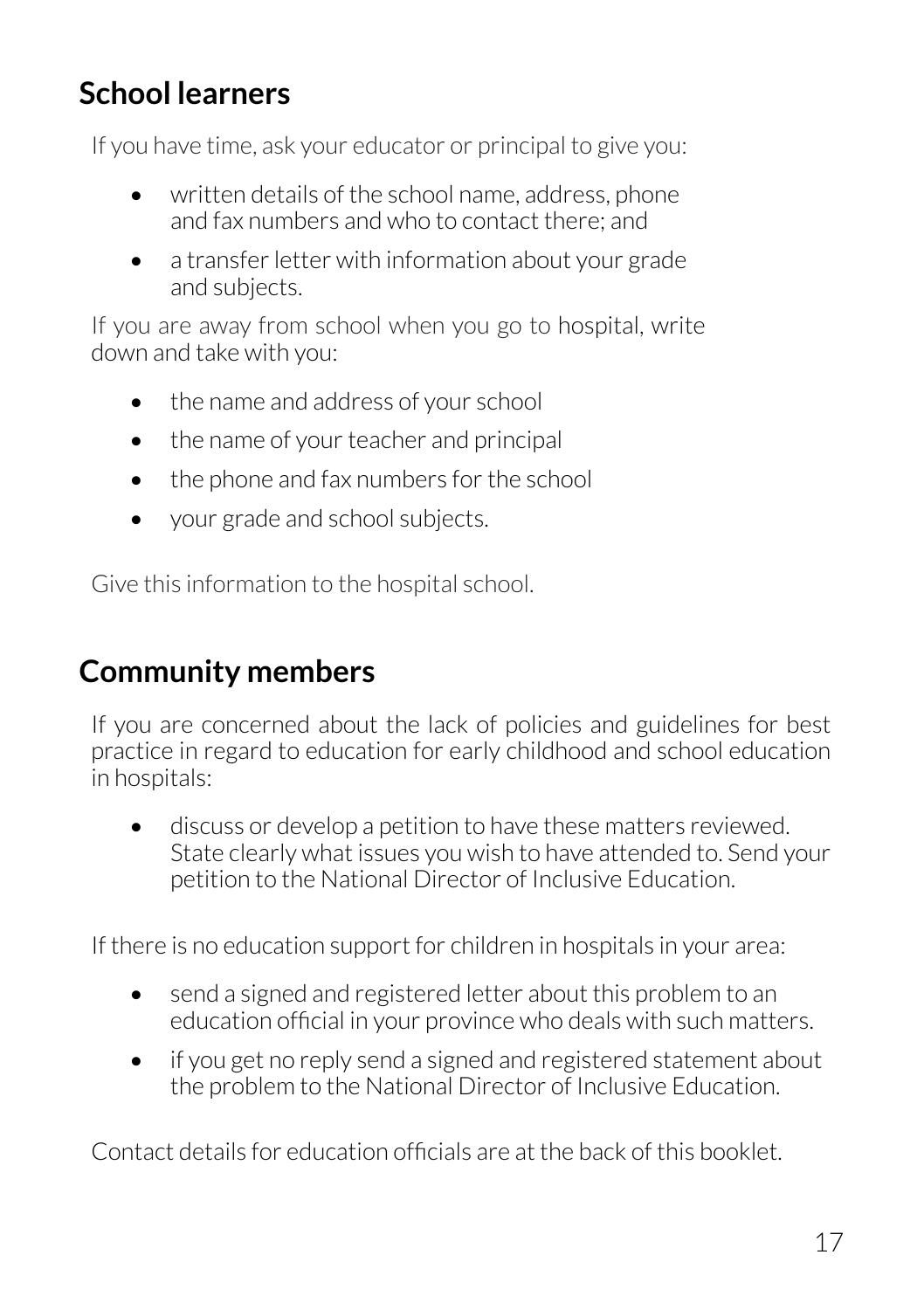## **Officials**

Resolve challenges of collaboration between Departments of Basic Education and Health:

• a national Memorandum of Understanding (MOU) has been recommended to enable areas of responsibility in hospital schooling to be identified for the Department of Education and Department of Health. A medical specialist has prepared a draft to consider (see pages 20-23).

Include hospitals in the current review and revision of South Africa's National Integrated Plan for ECD (NIPECD). Since the Department of Education will take the lead to develop a "human resource framework and plan for early childhood development in South Africa, to be inclusive and facilitative of differentiated modalities of interventions" (RSA The Presidency 2011 p.9)

- specify ECD as crucial for hospitalised children;
- require all hospitals with paediatric wards to provide the equipment and facilities specified in the National Norms and Standards (Section 2.21) for district hospitals;
- require health facilities including clinics and outpatient divisions at hospitals to provide play areas for children. Evidence shows that children are at risk of tuberculosis infection from adults even those who are undiagnosed in the long waiting periods that they spend at health facilities including kangaroo care units (Smart T and K Alcorn 2008);
- provide clarity on the nature, service providers and manner of provision of ECD programmes for hospitalised children; ·
- liaise with appropriate national departments to develop a national strategy to ensure that every child has somewhere safe, accessible and challenging to play in accordance with UNCRC Article 31.

Develop uniform approaches for resource allocation that meet the real needs of hospital schools:·

• categorise hospital schools nationally as ELSEN (Education for Learners with Special Educational Needs) in contrast to ordinary or mainstream schools;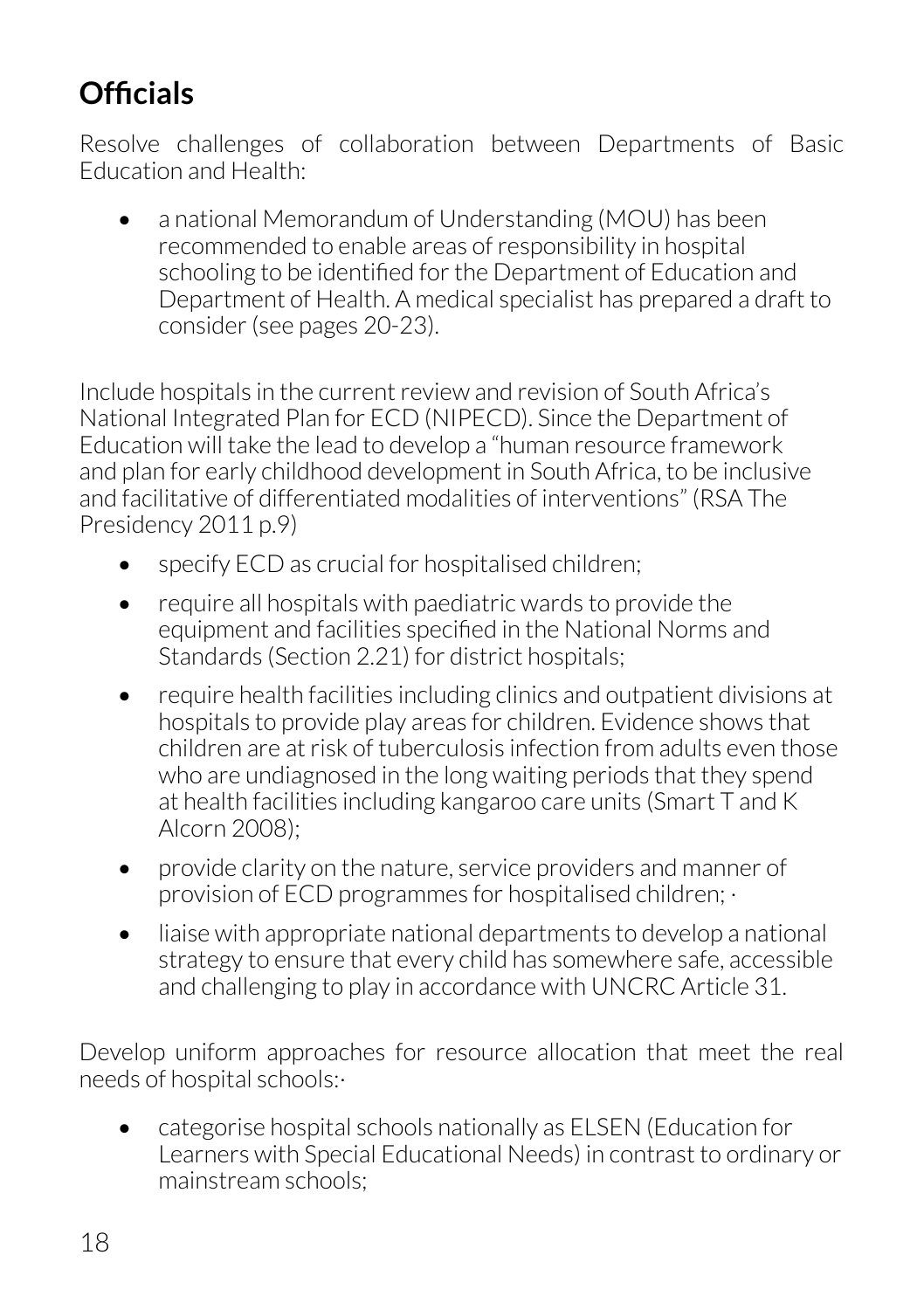- revise SIAS to take the special needs of hospitalised children into account through collaboration with hospital school principals and paediatricians who are already familiar and involved with the hospital schooling process as members of School Governing Bodies (SGBs);
- require provinces to develop prediction records for each hospital school from monthly Snap surveys of learner numbers and SIAS assessments, with annual updates;
- require provinces to allocate resources in terms of prediction records instead of 10th day Snap surveys;
- assign learning support facilitators specifically for hospital schools;
- ensure continued professional development through short course training;
- commission a design specialist to undertake a national audit of spatial allocations of schools in South African hospitals in terms of bedside, group, communal and ICT education and outdoor space.

Quality review:·

exclude hospital schools from annual quality assessment in terms of learner examination passes and failures.

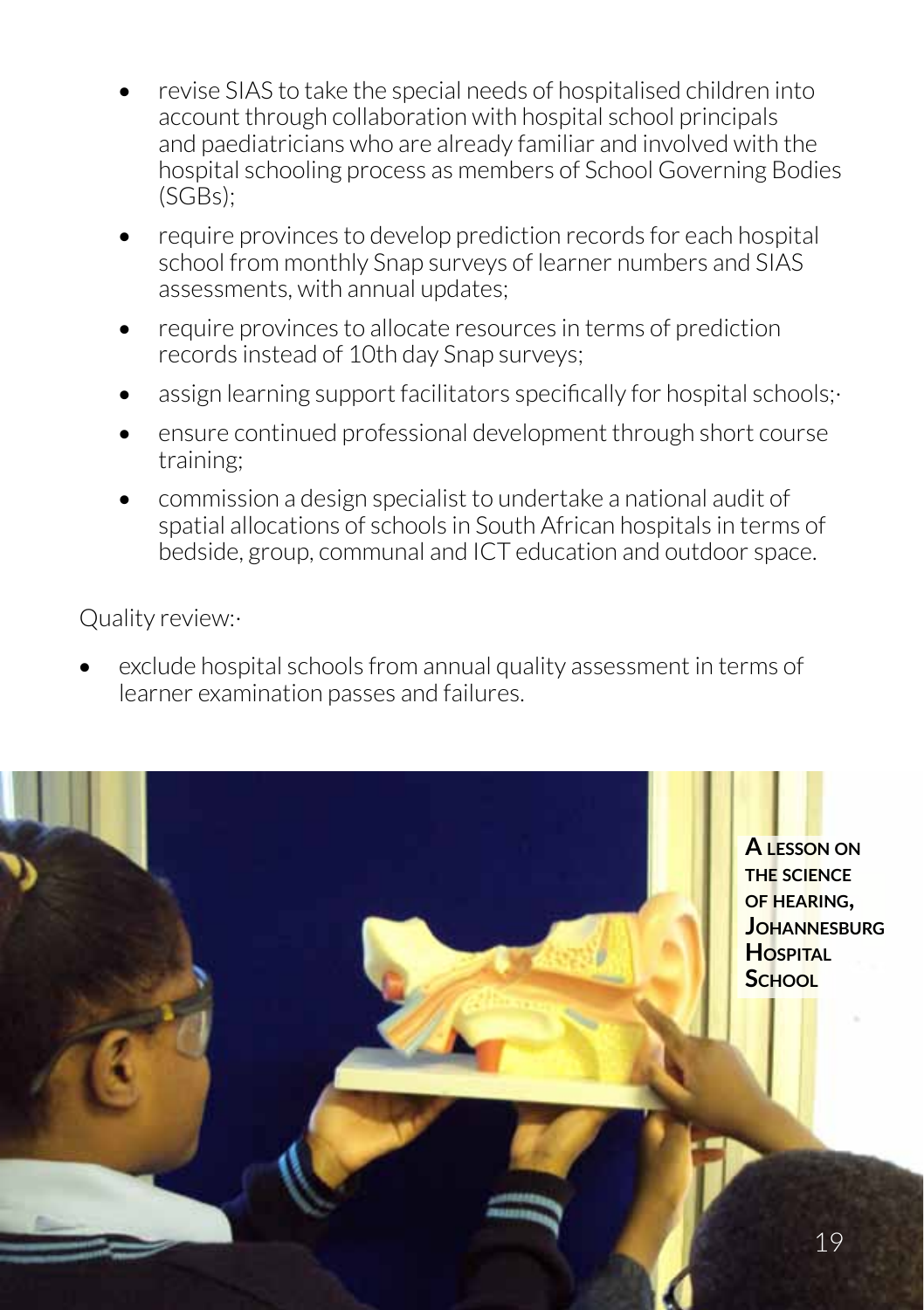# Draft Mov For DoBE and Dott  $collaboration$

#### *Draft Memorandum of Understanding for National Collaboration in Hospital Schooling between the Department of Basic Education (DoBE) and the Department of Health (DoH)*

Compiled for further discussion and elaboration, by Dr Neil H. McKerrow: Chief Specialist & Head: **Paediatrics** and Child Health: Pietermaritzburg Metropolitan Hospitals **Complex** 

#### **A. Background: Paediatric Patients and Hospitals**

#### *Categories of patients*

- **a Newborn babies**: require neuro-developmental care if premature or admitted to the nursery for prolonged periods. This mode of nursing care speaks to the developmental needs of these babies and falls into the domain of the Department of Health.
- **b Preschool children**: ie less than 6 years of age, require stimulation and their mothers need education regarding the benefits of play and stimulation. Stimulation to this group is critical for both normal development as well as a modality of care for recuperation, especially in malnourished children. This could in theory be the responsibility of either Health or Education – the DoH could address informal stimulation or play for groups of children who spend a brief period in hospital whilst the DoBE could structure programmes for preschoolers who are admitted for a longer period.
- **c Primary school children**: are admitted to the children's wards. Education activities for these children must be provided by the DoBE.
- **d High school children and adolescents**: those who spend a substantial period in hospital tend to be found in the adult wards. Programmes must be provided by DoBE.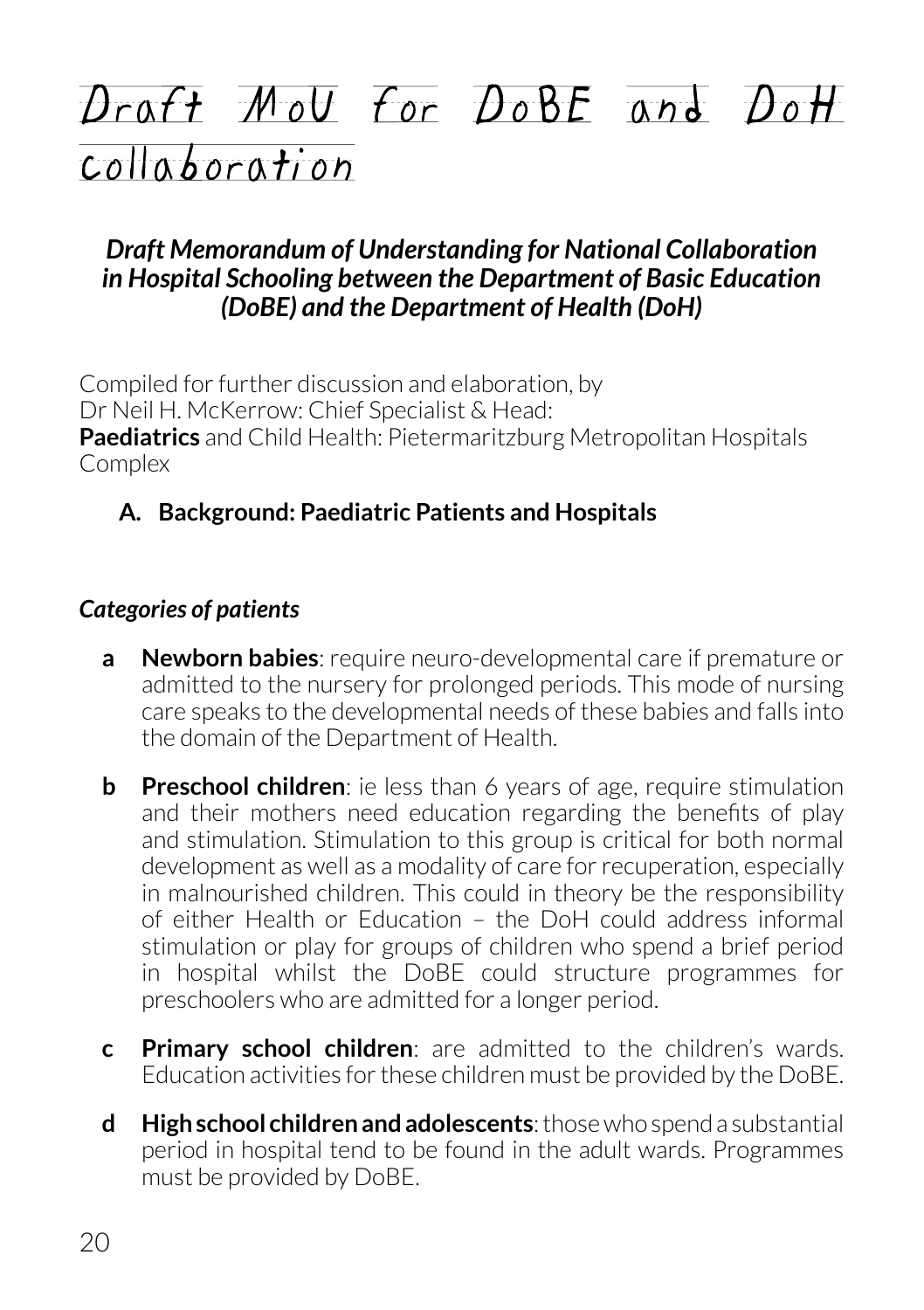#### *Numbers of patients*

**Babies** predominate. There are lots of newborns in the nursery and with their mothers in the post-natal components of the maternity wards where they seldom spend more than 24 hours and so require minimal provisions. Babies in the nursery may spend a long time either in the ICU where they will need neuro-developmental care or in the Kangaroo Mother Care section where KMC meets their developmental needs. This is definitely a DoH responsibility.

**Preschool** children comprise the bulk of patients in children's wards especially in district hospitals. The emphasis should be on play and stimulation. Programmes are a shared DoH and DoBE responsibility.

**School aged children and adolescents** are found in larger numbers in specialised hospitals (TB or Psychiatry) or specialist hospitals (tertiary and regional).

#### *Categories of hospitals*

- **a District hospitals**: the average length of stay is 4-5 days; informal stimulation or play activity is required.
- **b Specialist regional or tertiary hospitals**: these hospitals cater for children with complex or chronic disorders often requiring repeated or prolonged admissions; the length of stay varies considerably; these hospitals may require both informal and formal education programmes.
- **c Specialised hospitals**: children are admitted for prolonged periods (for TB and mental health treatment, for instance) and so the need for educational programmes in great.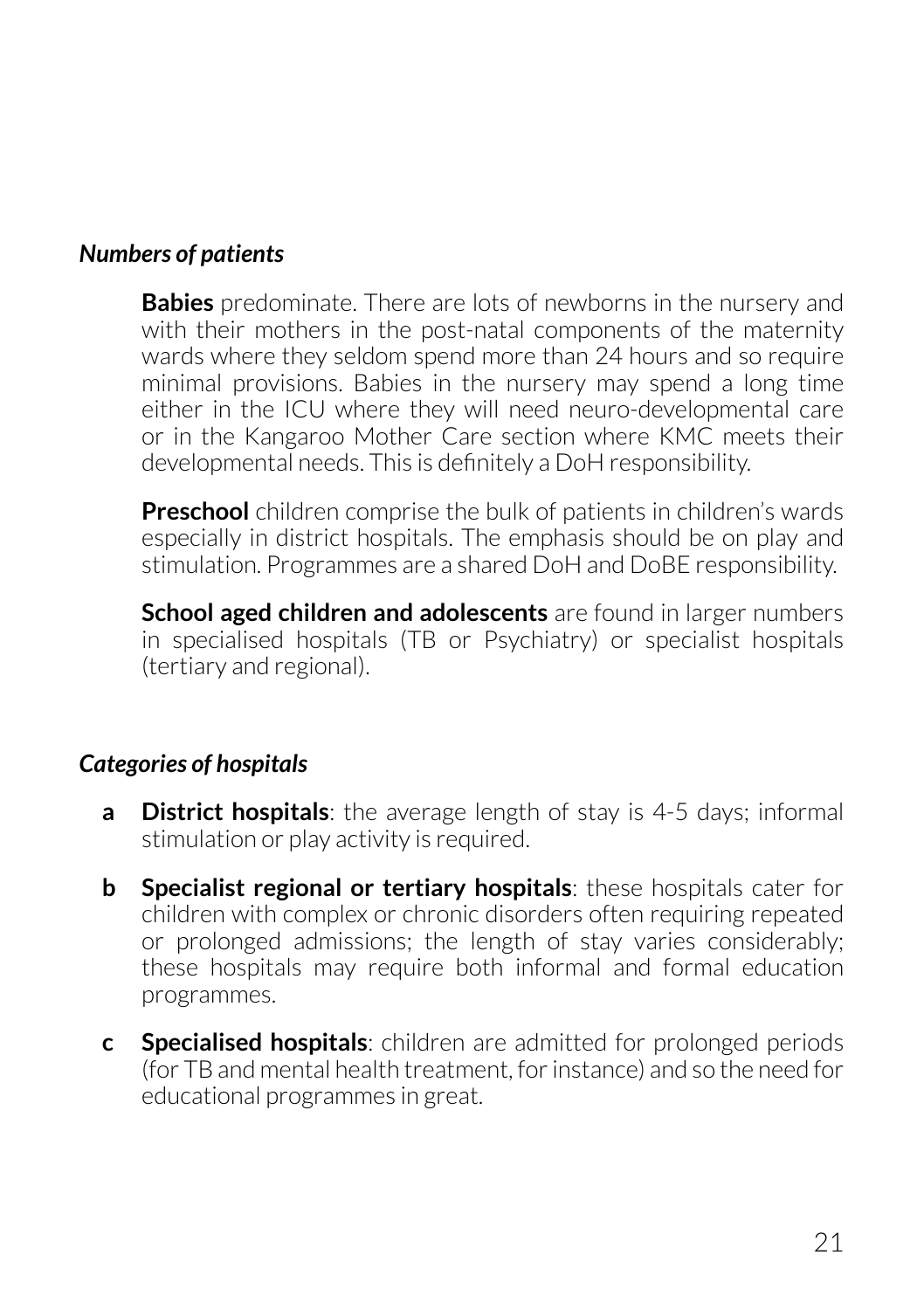#### **B. Education in Hospitals**

#### *Purpose*

To ensure uninterrupted educational activities in order to develop and maintain the academic goals of individual children whilst in hospital.

#### *Who requires education*

- a. All hospitalised children require informal or formal stimulation for physical, cognitive and emotional development.
- b. All preschool children require ECD programmes.
- c. School-age children who are admitted for a prolonged period, arbitrarily 3 or more weeks, require schooling;
- d. Children with chronic illnesses / long term health conditions necessitating frequent or repeated admissions require schooling;

#### **C. Responsibilities**

#### *Education*

The provision of hospital schools requires a partnership between the DoH, DoBE, parents and learners.

Parents need to serve as a link between their child and their home school.

Home schools to provide learner transfer information for hospital schools.

Hospital schools to provide progress and final reports for home schools.

When school learners are well enough to do so, they need to participate in the homework or assignments of their home school or to participate in hospital school activities.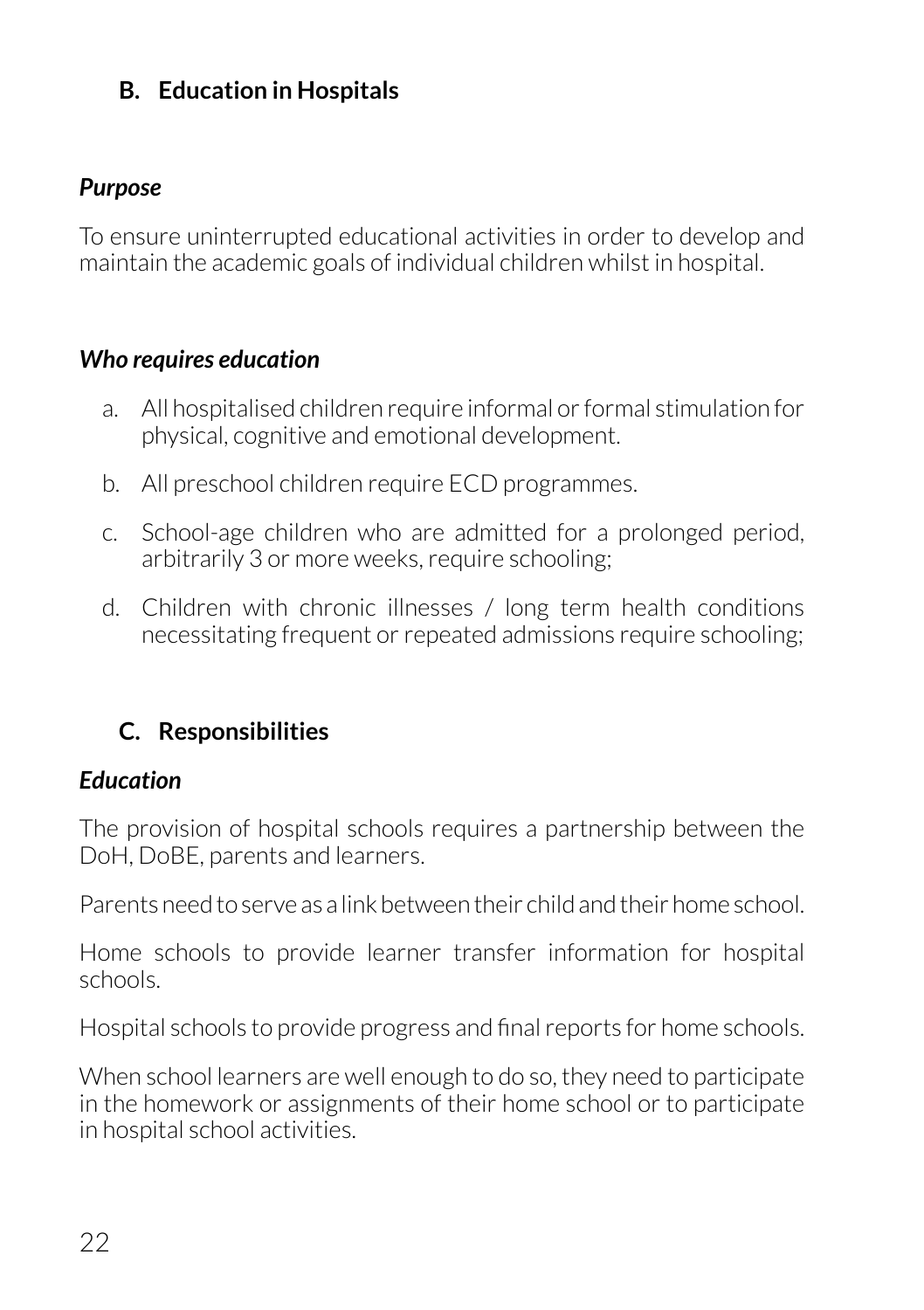The DoBE needs to:

- a. Allocate staff (principal, educators and administrative support) to hospital schools in a number appropriate to the number of children in the hospital.
- b. Provide in-service CPD (Continued Professional Development) training for educators
- c. Provide teaching materials
- d. Ensure suitable programmes:
	- − appropriate to the age distribution in the hospital
	- − that recognises the primacy of health related interventions
	- − that accommodates both classroom as well as bedside teaching.

#### *Accommodation*

The DoH needs to:

- a. Provide facilities for indoor and outdoor play in all children's wards in every hospital.
- b. Provide facilities to the DoBE for a hospital school in all specialised and tertiary hospitals as well as select regional hospitals. These facilities should be sufficient to accommodate a number of classrooms, offices, media centre/computer lab. The number of classrooms would be according to the size of the hospital and childhood population but a single room for multiple grades or shared space with hospital staff or in wards for communal teaching is NOT acceptable.
- c. Allow access for teachers to the wards for bedside teaching to children confined to bed.

The DoH and DoBE need to assign responsibility for the physical upkeep of schooling premises to prevent their deterioration.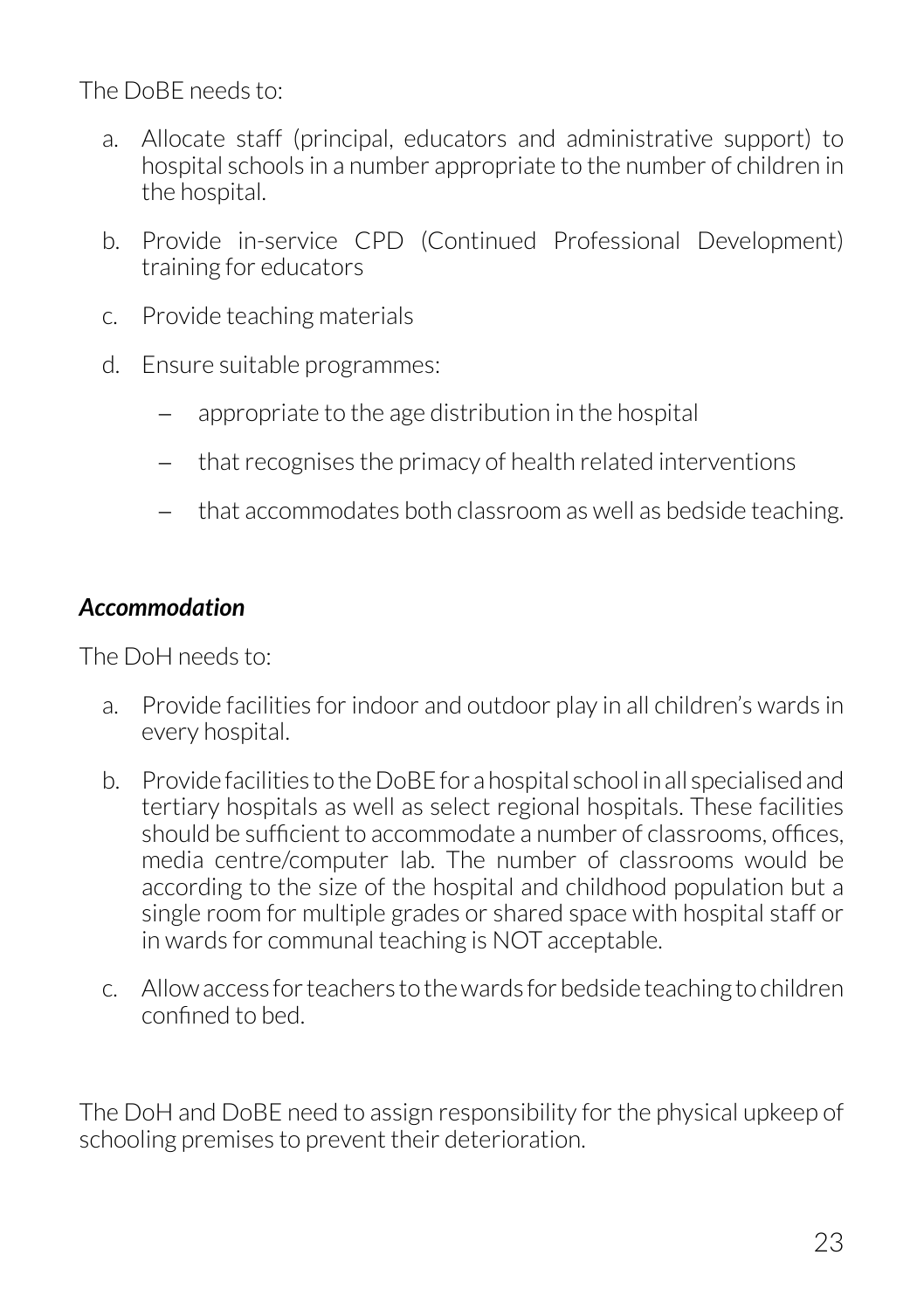# Profiles of three hospital schools

These hospital schools are well established, with a range of classrooms and other facilities.

**King George V Hospital School** in Durban serves learners referred by other hospitals for complex forms of tuberculosis or with treatment complications. A high number have HIV infection and many become ill with pneumonia or cancer. Multiple treatments can last for 6 months to 2 years or more. The school building belongs to the hospital but was rebuilt by sponsors in 2011 and now has 4 classrooms, a sick bay, recreation room, computer centre and an outdoor area with jungle gym and benches.

The school is officially listed as an ordinary school. Two educators and the principal provide a Grade R to Grade 7 curriculum for 60 special needs learners of different ages and levels of ability. The principal, ward sister and **paediatrician** discuss children's progress and problems informally. Learners are often tired and rest in the school sick bay. Nurses collect children who are sick and must return to bed. Educators also provide lessons twice a week for young **orthopaedic** patients at Wentworth Hospital.

Children are referred directly from other hospitals, mostly without schools. Few are able to provide home school information. The school identifies each learner's level through a short review. Learners write continuous assessment tests and receive a report and transfer letter from the hospital school, on discharge.



*Many children have missed at least six months of schooling by the time they arrive at the hospital and the hospital school.* Mrs Vani Singh, Principal

**The televised opening of new school facilities at the King George Hospital in**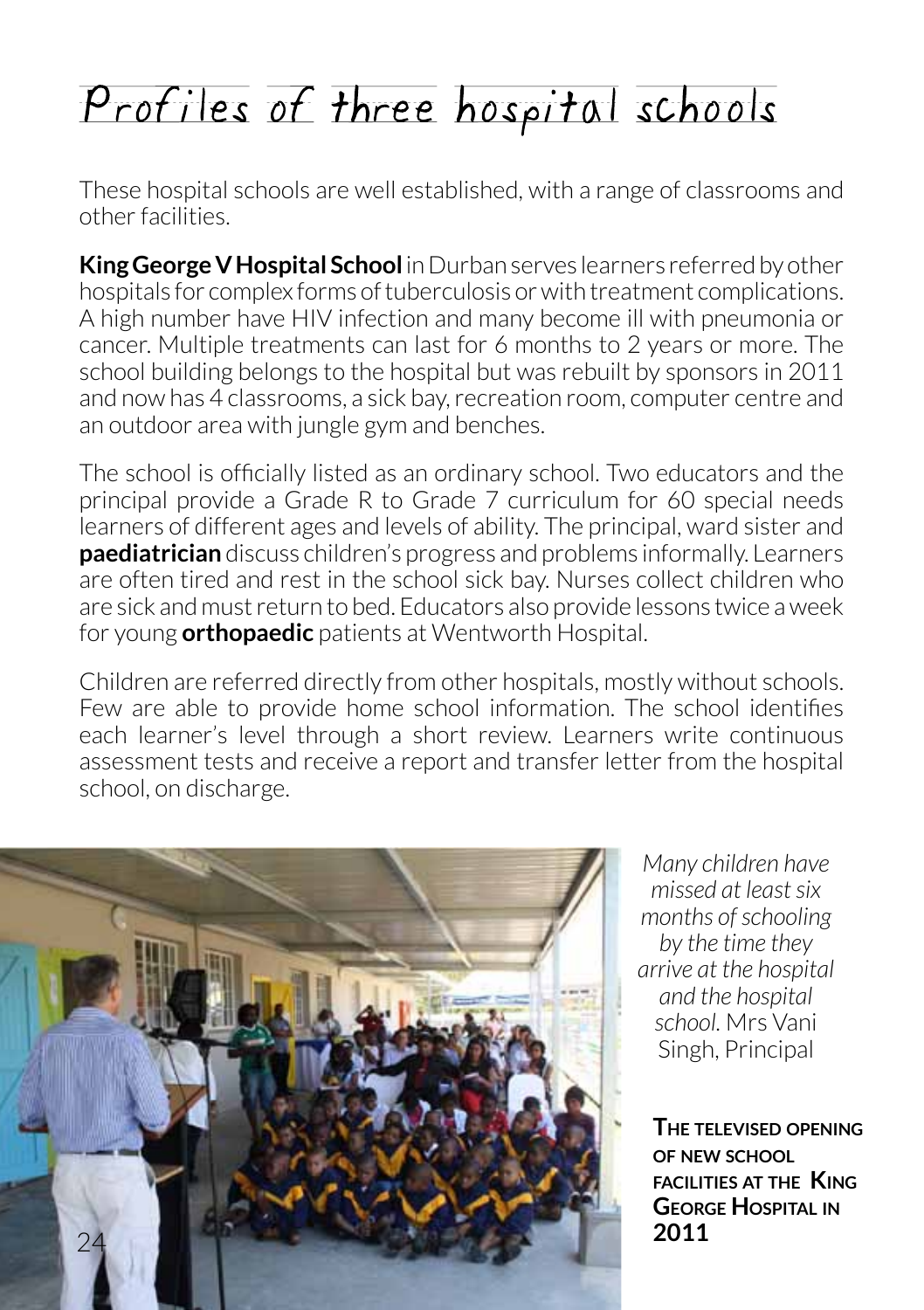The **H Moross School** accommodates specific learning needs of children and adolescents admitted at TARA hospital in Johannesburg. This tertiary psychiatric hospital provides mental health services for patients who are referred from other hospitals.

The H Moross School works closely with the team of specialists at the hospital to provide specialised learning programmes for children who are admitted for a wide range of behavioural and emotional conditions. Such conditions may include school refusal, severe anxiety, depression, concentration concerns and learning disorders. The school is seen as a valuable adjunct to the comprehensive treatment, care and rehabilitation of children and adolescents admitted to TARA Hospital.

Using the syllabus from the child's registered school, the H Moross School provides education from Grade R to Grade 12 and refers adolescents to adult basic education and training (ABET) if appropriate. An individual learning plan is formulated for each learner. Learners continue to write their registered school tests and examinations in so far as possible.

Learners are assessed throughout their stay and the school facilitates placement at schools for learners with special needs when learners leave. Parents are included in decision-making and made responsible in facilitating the educational needs of their children.

> *Some of our children pose special challenges as they have never been to school or have been absent from school for extended periods for various reasons.*  Mrs S Elliah, Principal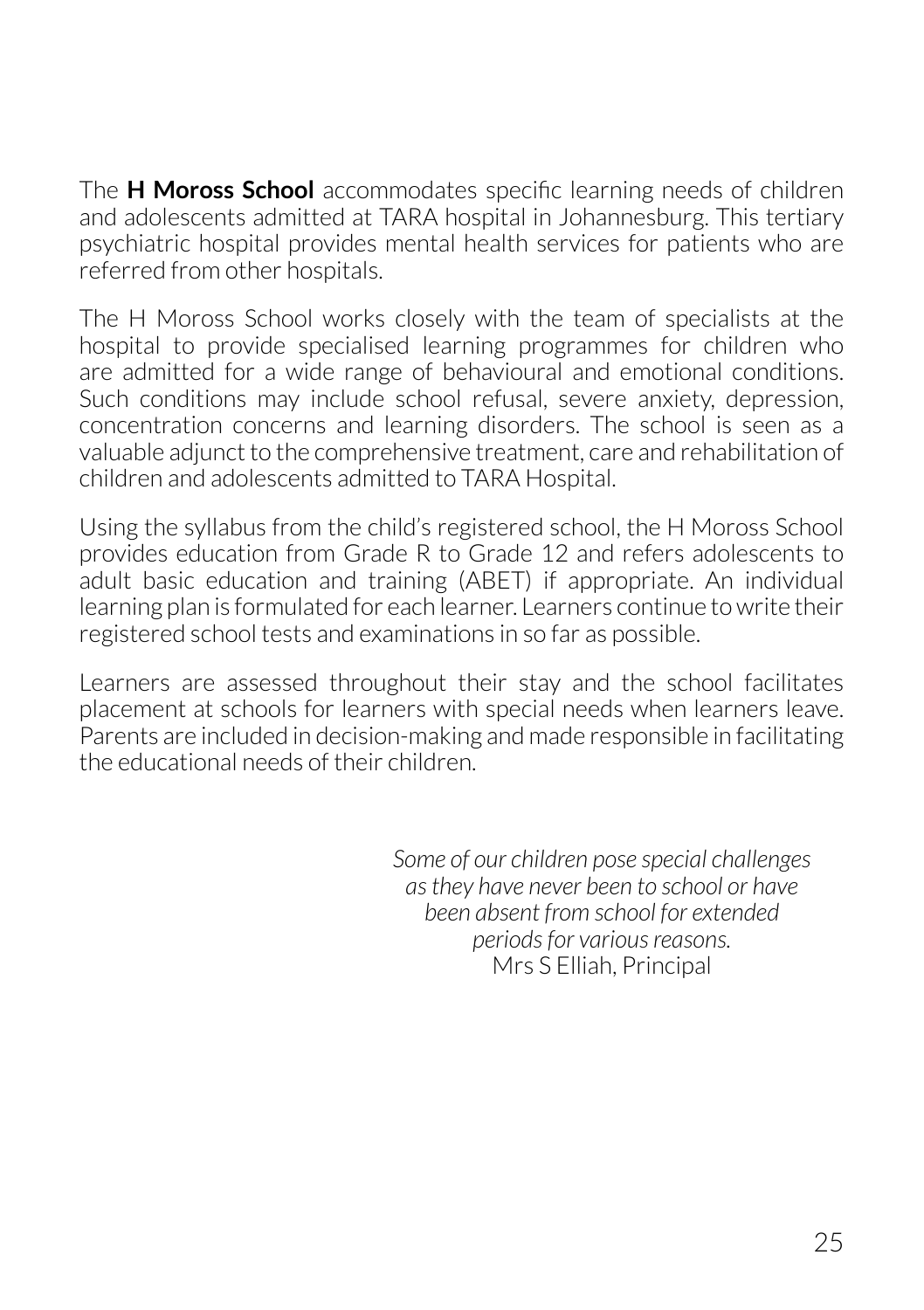**Tygerberg Hospital School** in Cape Town serves children with a wide range of illness and injury, including chronic and psychiatric illnesses, surgical and orthopaedic cases. The school has 7 classrooms, a computer centre, a library, 2 recreation rooms and outdoor recreation areas. Many learners are immobile because they are on drips or machines due to the severity of their injuries. Educators work with these patients at their bedsides. The hospital and education department share responsibility for care of the premises.

The school is officially listed as one for learners with special educational needs. Learners' best interests are served when hospital staff and educators work together. This is often difficult as goals are not the same although both parties are addressing the needs and best interests of hospitalised children. There is ongoing promotion of the school within the hospital since it is an academic hospital with high staff turnover.

When learners are sufficiently well, are capable of writing examinations and illness is unlikely to affect their results, the hospital school coordinates the examination process with the learners' home schools.



*As learners do not have access to board games, puzzles and other perceptual games at home the school enables them to play these before classes begin*. Mrs Susan Potgieter, Principal

**Boys learning French knitting, Tygerberg Hospital School**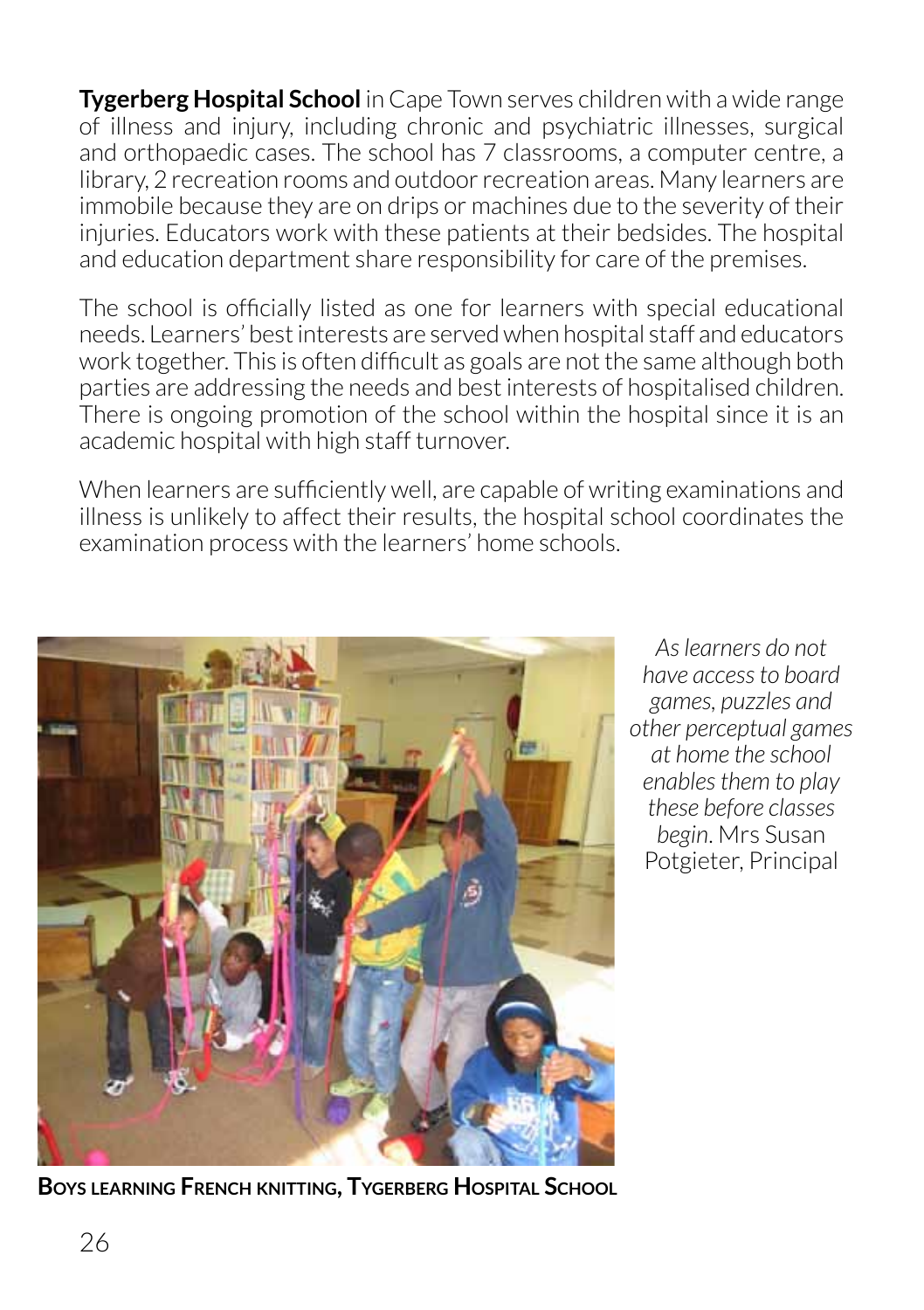# Useful contacts and resources

## **Hospital schools**

#### **EASTERN CAPE**

| Cecilia Makiwane Hospital Primary School                       | Cell: 083 332 8621 |
|----------------------------------------------------------------|--------------------|
| Frere Hospital Primary School, East London                     | Tel: 043 709 2339  |
| Livingstone Hospital Primary School, Port Elizabeth            | Tel: 041 405 2411  |
| Mxesibe Hospital Senior Primary School,<br>All Saints Hospital | Tel: 047 548 1111  |
| Nessie Knight Hospital Primary School                          | Cell: 047 557 0722 |
|                                                                |                    |

#### **FREE STATE**

| Pelonomi Hospital Primary School, Heidedal    | Tel: 051 405 1396 |
|-----------------------------------------------|-------------------|
| Universitas Hospital Primary School, Mangaung | Tel: 051 405 3645 |

#### **GAUTENG**

| Dr George Mukhari Hospital Primary School,<br>Ga-Rankuwa               | Tel: 012 529 3796 |
|------------------------------------------------------------------------|-------------------|
| Johannesburg Hospital School, Forest Town<br>Charlotte Maxeke Hospital | Tel: 011 481 5189 |
| Kalafong Middle Hospital School                                        | Tel: 012 373 5203 |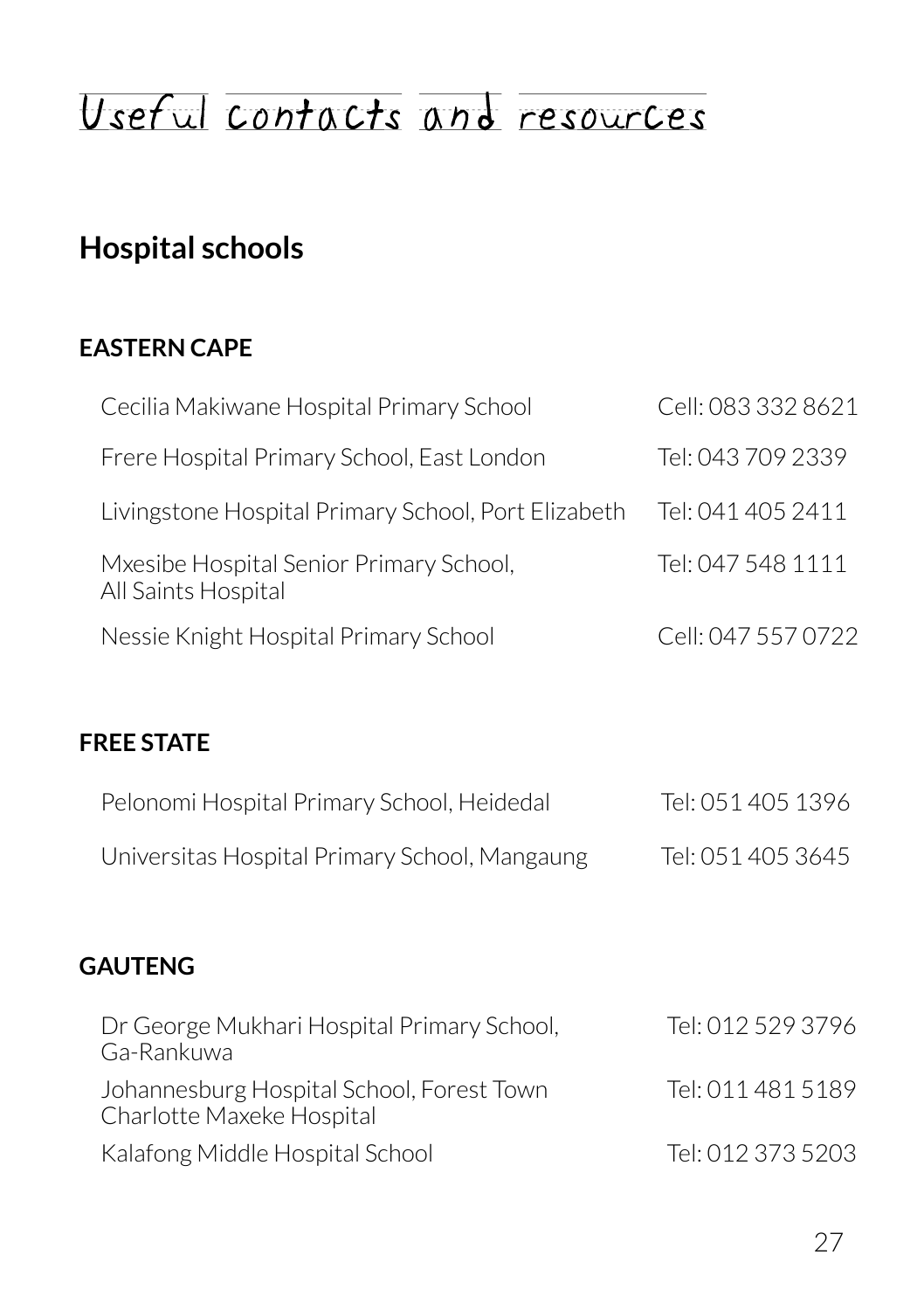| Pretoria Hospital School/Hospitaalskool                                                     | Tel: 012 329 1560 |
|---------------------------------------------------------------------------------------------|-------------------|
| 1 Military Hospital                                                                         |                   |
| Pretoria West Hospital                                                                      |                   |
| Steve Biko Hospital                                                                         |                   |
| Tshwane District Hospital                                                                   |                   |
| Tshwane Rehabilitation Hospital                                                             |                   |
| Weskoppies Psychiatric Hospital.                                                            |                   |
|                                                                                             |                   |
| Sizwe (TB) Hospital School, Edenvale<br>Rietfontein Tropical Diseases Hospital              | Tel: 011 531 4409 |
| H Moross School, Randburg<br><b>TARA Hospital</b>                                           | Tel: 011 535 3146 |
|                                                                                             |                   |
| <b>KWAZULU-NATAL</b>                                                                        |                   |
| King George VTB Hospital School, eThekwini                                                  | Tel: 031 242 6115 |
| <b>WESTERN CAPE</b>                                                                         |                   |
| Brewelskloof TB Hospital School, Worcester                                                  | Tel: 023 348 1338 |
| Administered by Pionierskool for visual impairment                                          | Tel: 023 342 2313 |
| Groote Schuur Hospital School, Observatory<br>Includes Princess Alice Hospital School       | Tel: 021 404 5012 |
| Lentegeur Hospital School, Mitchells Plain<br>Includes Sonstraal Hospital School since 2010 | Tel: 021 371 4111 |
| Maitland Cottage Home Hospital School, Newlands                                             | Tel: 021 674 0182 |
| Red Cross Hospital School, Wynberg                                                          | Tel: 021 658 5042 |
| Tygerberg Hospital School, Parow                                                            | Tel: 021 938 5261 |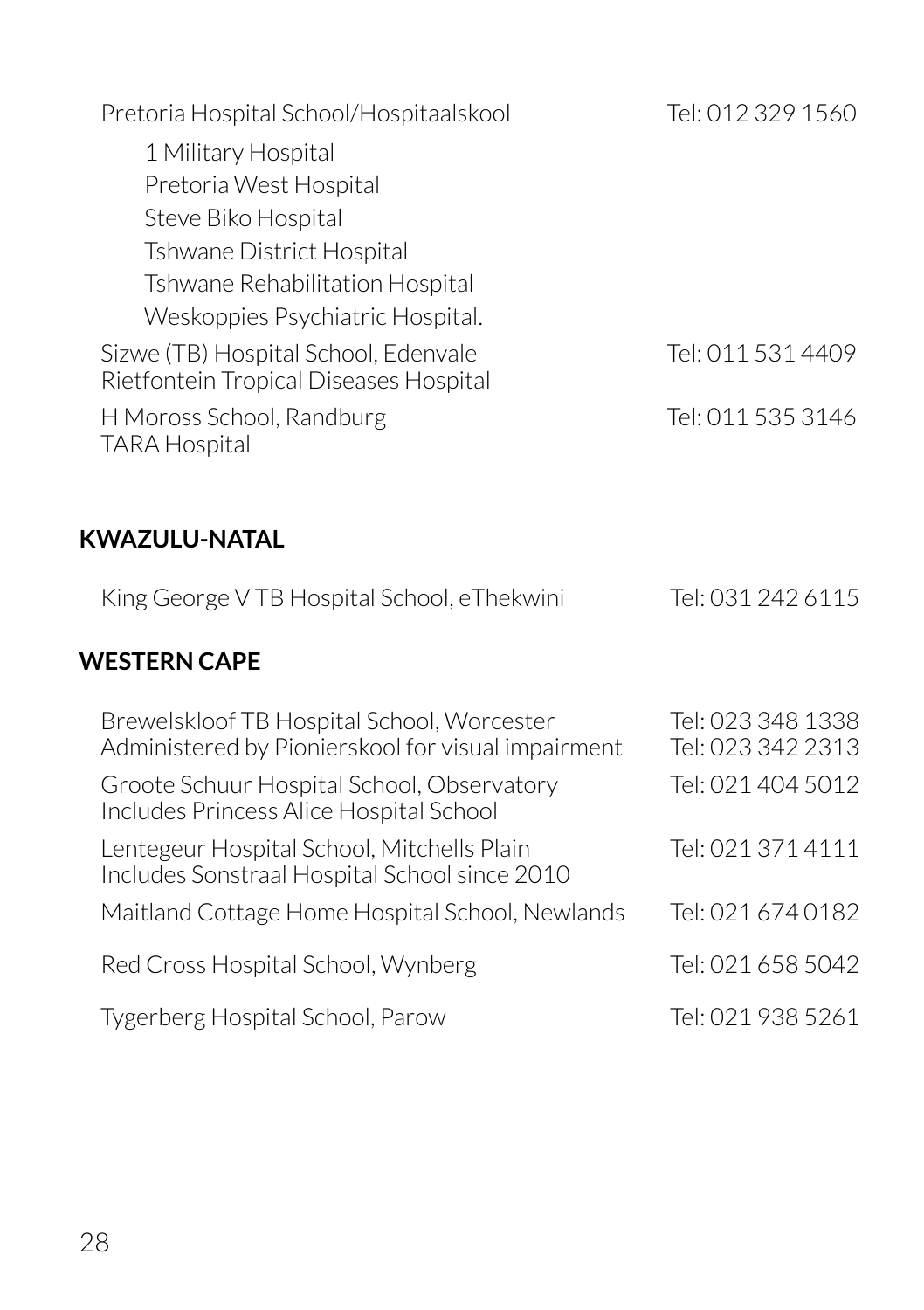| <b>Education offices</b><br>Information is correct for 2012.<br>Names of people<br>may change later. | <b>NATIONAL Department of</b><br><b>Inclusive Education, South Africa</b><br><b>National Director: Dr Moses</b><br>Simelane<br>Private Bag x895<br>Pretoria 0001<br>Tel. 012 357 4094/357 4082<br>Fax 012 323 7749<br>Simelane.m@doe.gov.za |
|------------------------------------------------------------------------------------------------------|---------------------------------------------------------------------------------------------------------------------------------------------------------------------------------------------------------------------------------------------|
|------------------------------------------------------------------------------------------------------|---------------------------------------------------------------------------------------------------------------------------------------------------------------------------------------------------------------------------------------------|

#### **Provinces with hospital schools**

Eastern Cape DoBE Director: Ms N Tezapi Tel: 040 608 4205 Fax: 040 608 4249 nokuzola.tezapi@edu.ecprov.gov.za

FREE STATE DoBE Institutional Development Management and Governance, e-Education and ELITS Ms B Kitching

Private Bag X20512 Bloemfontein 9300

Tel: 051 447 8144 Fax: 086 519 7677 kitching@edu.fs.gov.za

GAUTENG DoBE Inclusion and Special Needs Education Director: Dr Hester Costa Private Bag X 7710 Johannesburg 2001 Tel: 011 355 0700 Fax: 011 355 0970 Hester.Costa@gauteng.gov.za KWAZULU-NATAL DOBE

Special Needs, Rural, Inclusive Education Chief Director: Dr HP Gumede Private Bag X9137 Pietermaritzburg 3200 Tel: 033 846 5130 Fax: 033 846 3193 Happy.Gumede@kzndoe.gov.za

WESTERN CAPE DoBE Specialised Education Support Director: Ms Berenice Daniels Private Bag X 9114 Cape Town 8000 Tel: 021 467 2027/8 Fax: 021 425 7465

Berenice.Daniels@westerncape.gov.za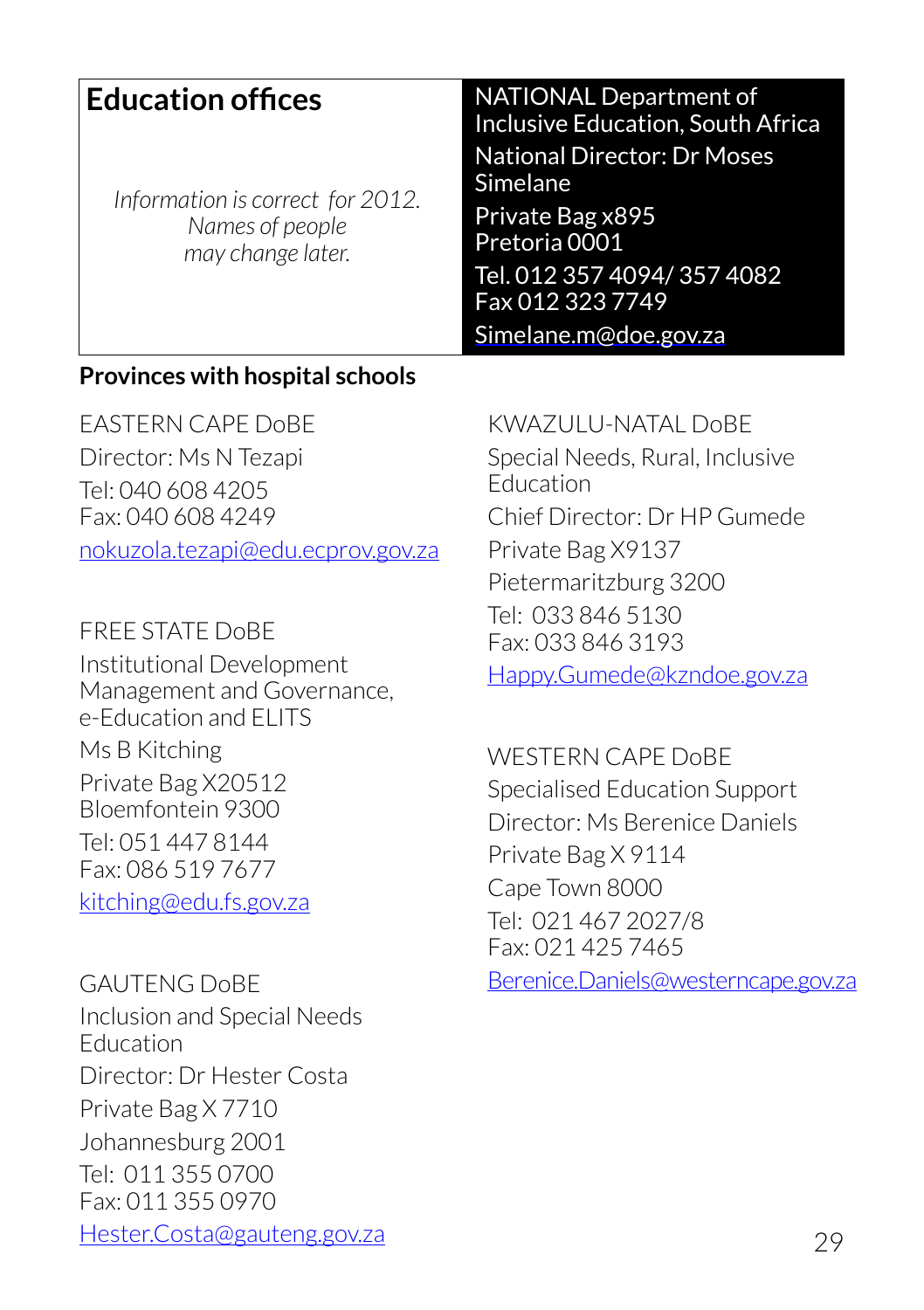#### **Provinces with no hospital schools**

LIMPOPO Department of Education Education Professional Auxiliary Services General Manager: Mrs Cebile Khanye Private Bag X 9489 Pietersburg 0700 Tel: 015 290 7652 Fax: 015 297 9109 khanyeci@edu.limpopo.gov.za

NORTHERN CAPE Department of Education Inclusive and Special Needs Education Director: Mr Pieter Moolman Private Bag X 5029 Kimberley 8300 Tel. (053) 839 6366 Fax (053) 839 6580/1

pmoolman@ncpg.gov.za

MPUMALANGA Department of Education Special Needs Education Manager: Dr MC Pieterse Private Bag X 11341 Nelspruit 1200 Tel: 013-7665875 Fax: 086-562-4730 m.pieterse@education.mpu.gov.za

NORTHWEST Department Education IPDS Institution Policies Development Service Director: Ms MC Wessie Private Bag X2044 Mmabatho 2735 Tel: 018 389 8114 Fax (018) 389 8245/8 mwessie@nwpg.gov.za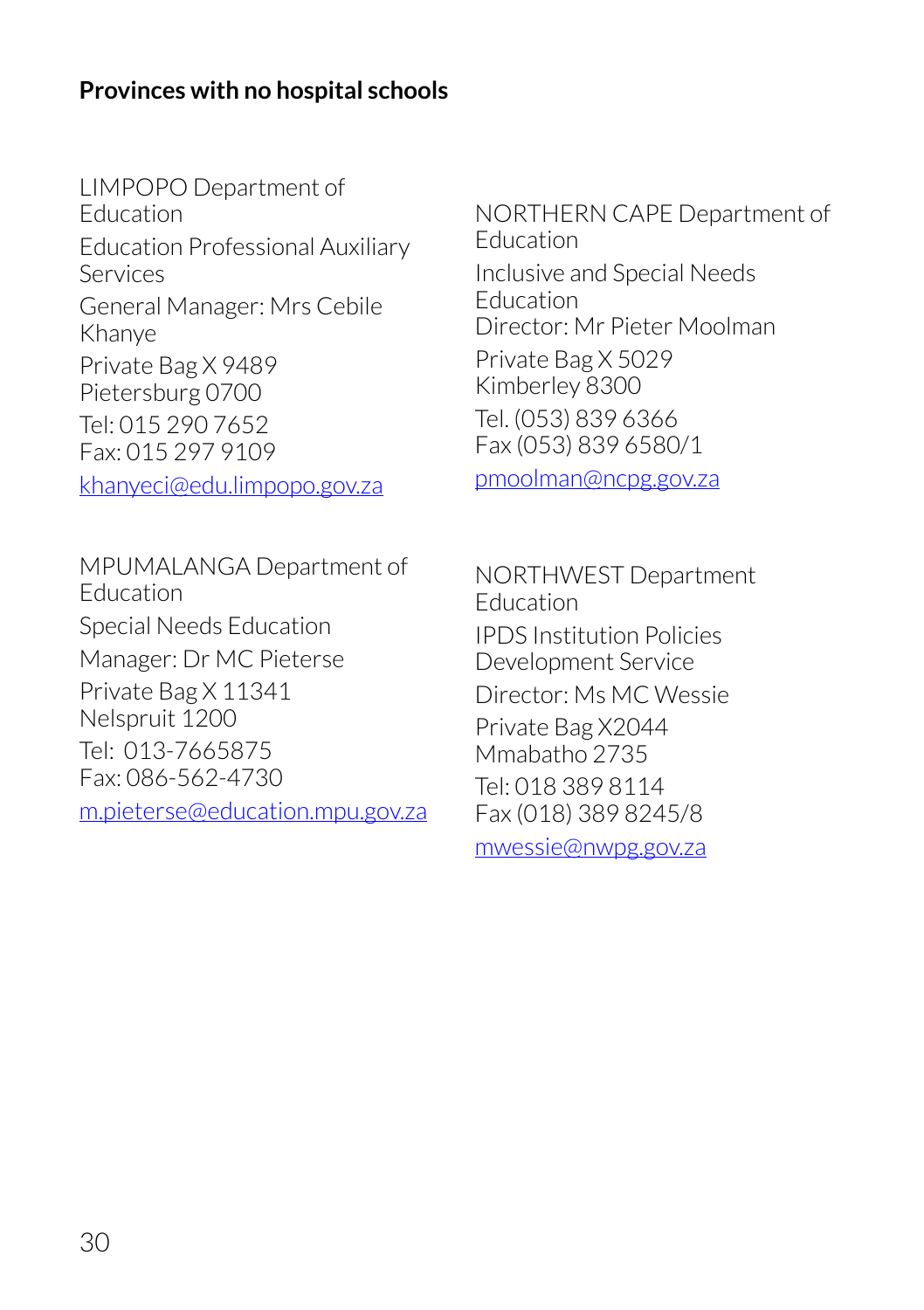## **Organisations**

#### **Autism South Africa**

Tel: 011 484 9909 Fax: 011 484 3171 info@autismsouthafrica.org http://www.autismsouthafrica.org/

#### **Child Care Information Centre (CICC)**

Directory of special needs services for children in the Cape Town area Tel: 021 689 1519 Send emails from the website http://specialneedsdirectory.org.za/

#### **Epilepsy South Africa, National**

Tel: 0860 374 537 Tel: 021 595 4900 Fax: 021 595 4901

gauteng@epilepsy.org.za

http://www.epilepsy.org.za/

**FARR** (Foundation for Alcohol Related Research) Prevention and support programmes for Foetal Alcohol Syndrome (FAS) in Ashton, Ceres, De Aar, Upington. Cape Town office Tel: 021 686 2645/6/7 Fax: 021 685 7034 Email: info@farrsa.org.za Website: http://www.farr-sa.co.za/

#### **Pebbles Project:**

Help for children and teens with special educational needs from disadvantaged backgrounds, especially if their lives are affected by alcohol. Western Cape: Paarl, Somerset West, Stellenbosch.

Cell: 083 208 6074

marileze@pebblesproject.co.za http://www.pebblesproject.co.za/

#### **SAALED (SA Association for Learning and Educational Difficulties)**

An organisation of parents and professionals (psychologists and remedial teachers) Helpline: 011 648 5779 (National Office) Fax**:** 086 681 3547 membership@saaled.org.za

www.saaled.org.za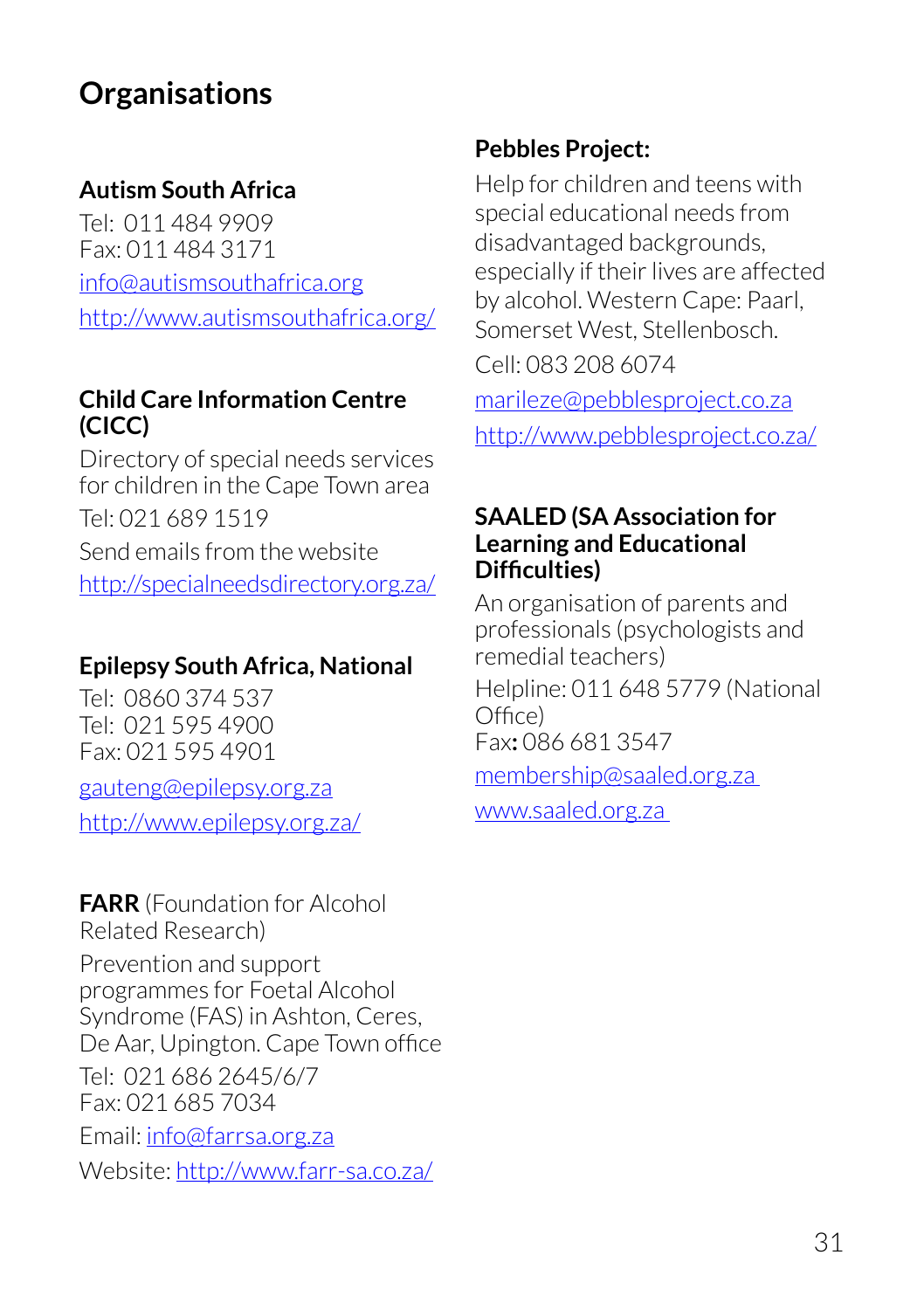## **Readings**

*Barcelona H.O.P.E. Charter* **(**2000**)** The Rights and Educational Needs of Sick Children and Adolescents. http://www.hospitalteachers.eu/

*Disability Factsheets*. R2ECWD 2012 Campaign for the right to education for children with disabilities. http://www.saaled.org.za/

*Education for hospitalised children: Lessons from Philo Impilo. by J Kruger.* D De Wet and S Vally 2012. *Education as Change* vol.14 No.2 December. http://www.tandfonline.com/...

*Children's Hospital School*, Leicester (UK) http://www.childrenshospitalschool.leicester.sch.uk/...

*Lucile Packard Children's Hospital School Learning. Designing Learning Spaces*: 2008 project design, D Gilbert EDUC 303X: 21 page report. Space-specific needs and design solutions shown and linked to learning goals and learning theory in clear, descriptive ways: http://learningspaces2008.pbworks.com/f/LPCHS.pdf

**The Children's Hospital School** (Great Ormond Street & University College Hospitals), London. The hospitals and school are known for excellence in work with children. http://www.gosh.camden.sch.uk

*Teachers' experience of teaching in a hospital school*, by LE Carstens, former hospital school principal, SA 2004: https://ujdigispace.uj.ac.za/...

#### *A Charter for Children's Learning at The Royal Children's Hospital:*

*Literature Review*. By S Wilks 2010, Australia: Melbourne 93 page review on: theory, practice, policy; stages of learning; characteristics of learners 3-8 yrs, 8-10 yrs, 10-15 yrs, 15-16 yrs and 16-18 yrs; how spaces affect teaching and learning; consulting children and young people about preferences; levels of education (bedside, class, virtual); successful cultural shifts in the use of learning spaces; importance of the Arts, outdoors; evaluation of learning outcomes: http://ww2.rch.org.au/emplibrary/edinst/CharterLitReviewJune2010\_ final.pdf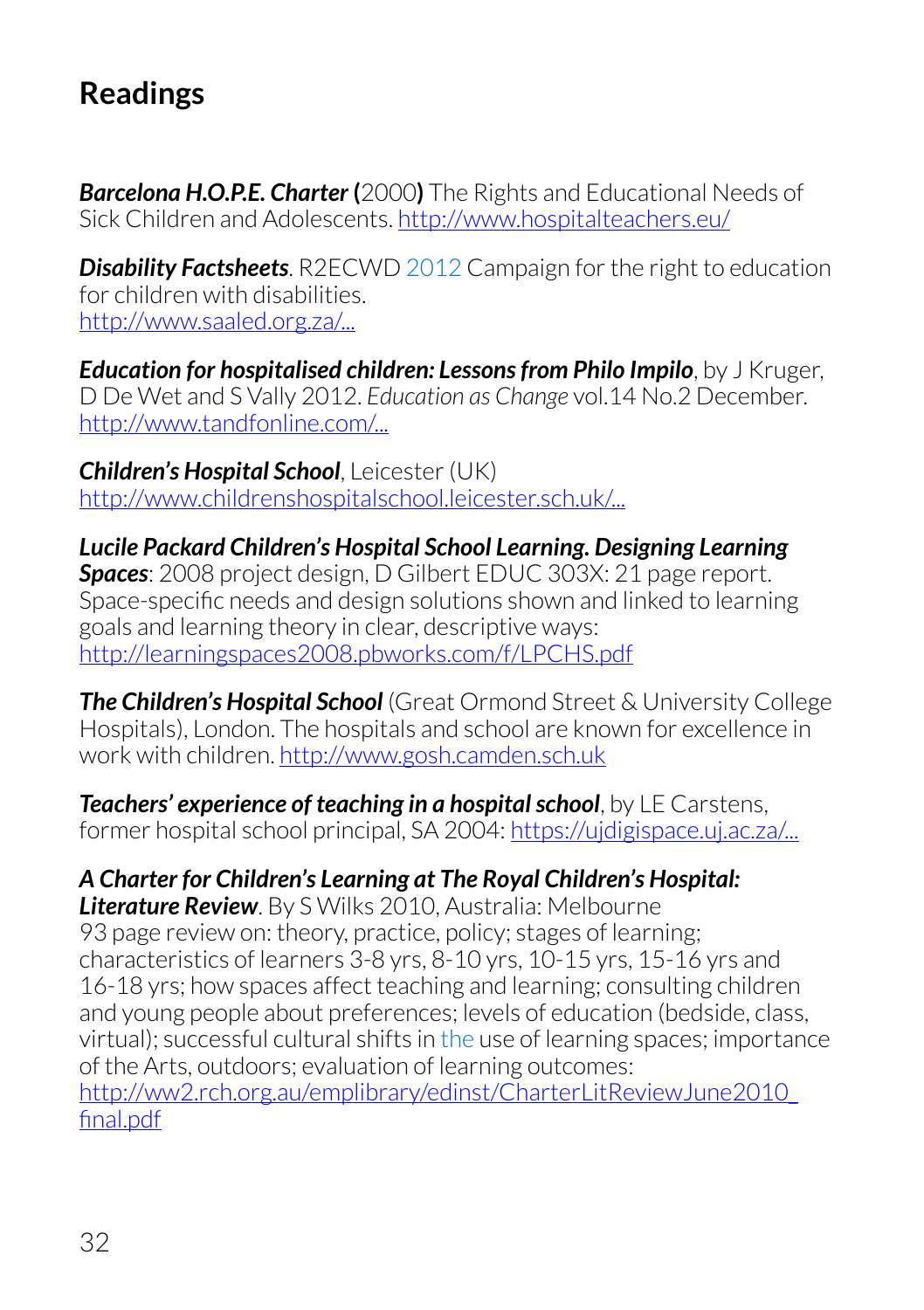# Word list/glossary

| <b>Autism</b>    | The official name is Autism Spectrum Disorders<br>(ASD) because this is a group of three development<br>challenges for children: Autistic Disorder (also called<br>"classic" autism), Asperger Syndrome and Pervasive<br>Developmental Disorder. ASD is a brain disorder that can<br>make it hard for children to communicate and to interact<br>socially.                                                                                                                                    |
|------------------|-----------------------------------------------------------------------------------------------------------------------------------------------------------------------------------------------------------------------------------------------------------------------------------------------------------------------------------------------------------------------------------------------------------------------------------------------------------------------------------------------|
| <b>Child</b>     | A person 2-18 years old in terms of the Children's Act (38<br>of 2005 as amended).                                                                                                                                                                                                                                                                                                                                                                                                            |
| Congenital       | A condition existing at birth and often before birth.                                                                                                                                                                                                                                                                                                                                                                                                                                         |
|                  | This is a bodily condition in which the state of one's<br>organs, cells or overall health gradually declines.                                                                                                                                                                                                                                                                                                                                                                                 |
| <b>Diagnosis</b> | The process that a doctor follows to find out what illness<br>a patient has.                                                                                                                                                                                                                                                                                                                                                                                                                  |
| <b>DoBE</b>      | Department of Basic Education                                                                                                                                                                                                                                                                                                                                                                                                                                                                 |
| <b>DoH</b>       | Department of Health                                                                                                                                                                                                                                                                                                                                                                                                                                                                          |
| <b>ECD</b>       | Early Childhood Development                                                                                                                                                                                                                                                                                                                                                                                                                                                                   |
| <b>Epilepsy</b>  | Epilepsy is a disorder of the nervous system. People have<br>seizures when the electrical signals in the brain misfire.<br>There are different types of epilepsy and of seizures.<br>People can develop epilepsy as children or teens or<br>adults. It fades in many children as they get older. It is no<br>longer acceptable to call people with epilepsy "epileptics"<br>or to say they throw, or have, "fits". A 16 year old boy<br>pointed out: "Epilepsy is what I have, not who I am". |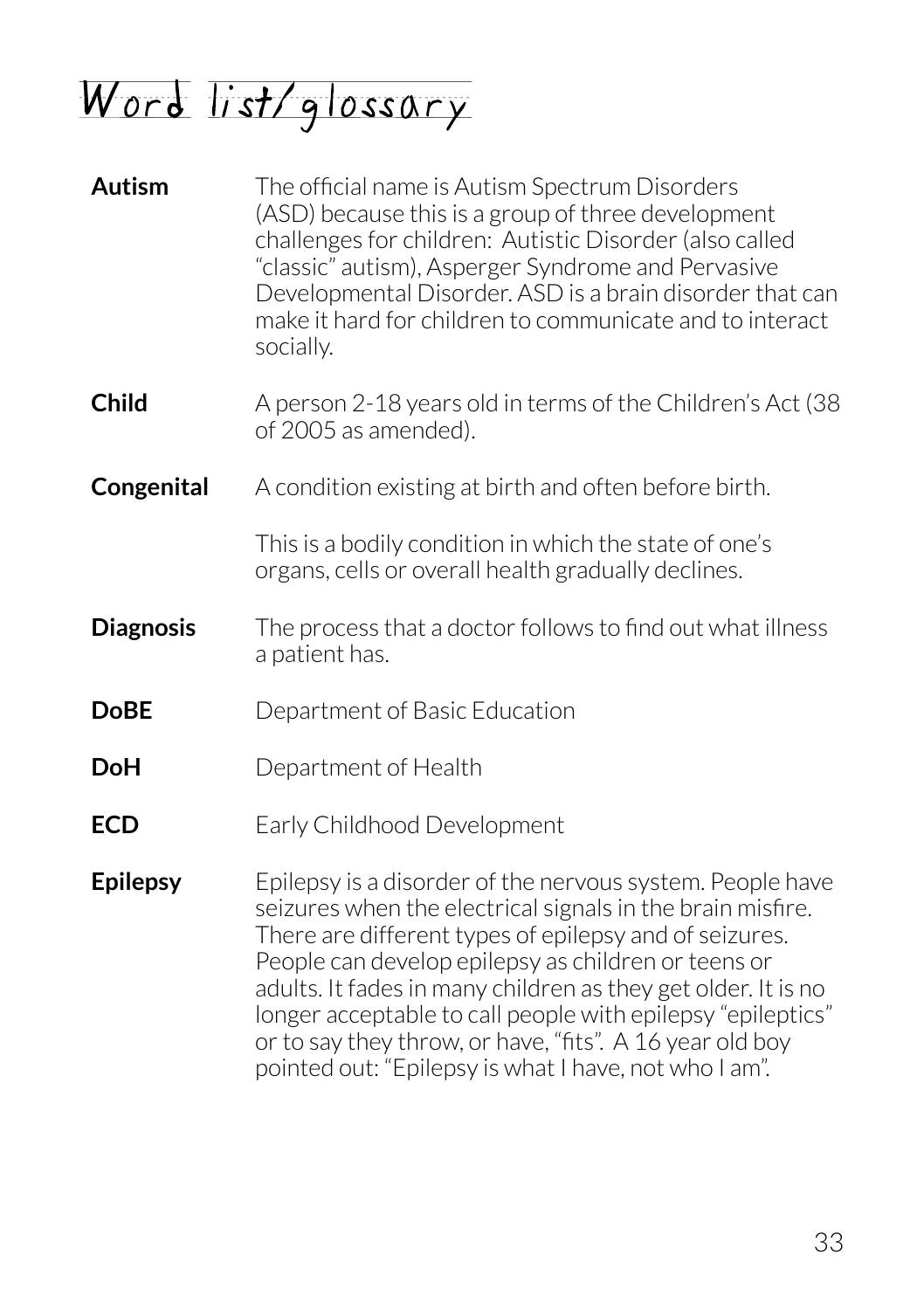**Foetal alcohol syndrome (FAS)** Mothers who drink alcohol to excess during pregnancy cause mental and physical defects in their unborn babies. The effects are permanent. There is no cure or treatment. FAS seriously harms a child's capacity to function mentally, physically and socially. **GUIC** Growing Up In Cities **MEC** Member of the Executive Council **Neonatology** The medical care of newborn infants, especially the ill or premature newborn infant. **Paediatric** Paediatrics is the branch of medicine that deals with the medical care of infants, children, and adolescents. **Paediatrician** A doctor who provides specialist medical care to infants, children and adolescents. **Prognosis** A doctor's expert opinion about a patient's recovery from illness. **Psychiatry** The branch of medicine that deals with the diagnosis, treatment, and prevention of mental and emotional disorders. **SIAS** Screening, Identification, Assessment and Support **UNESCO** United Nations Educational Scientific and Cultural **Organization**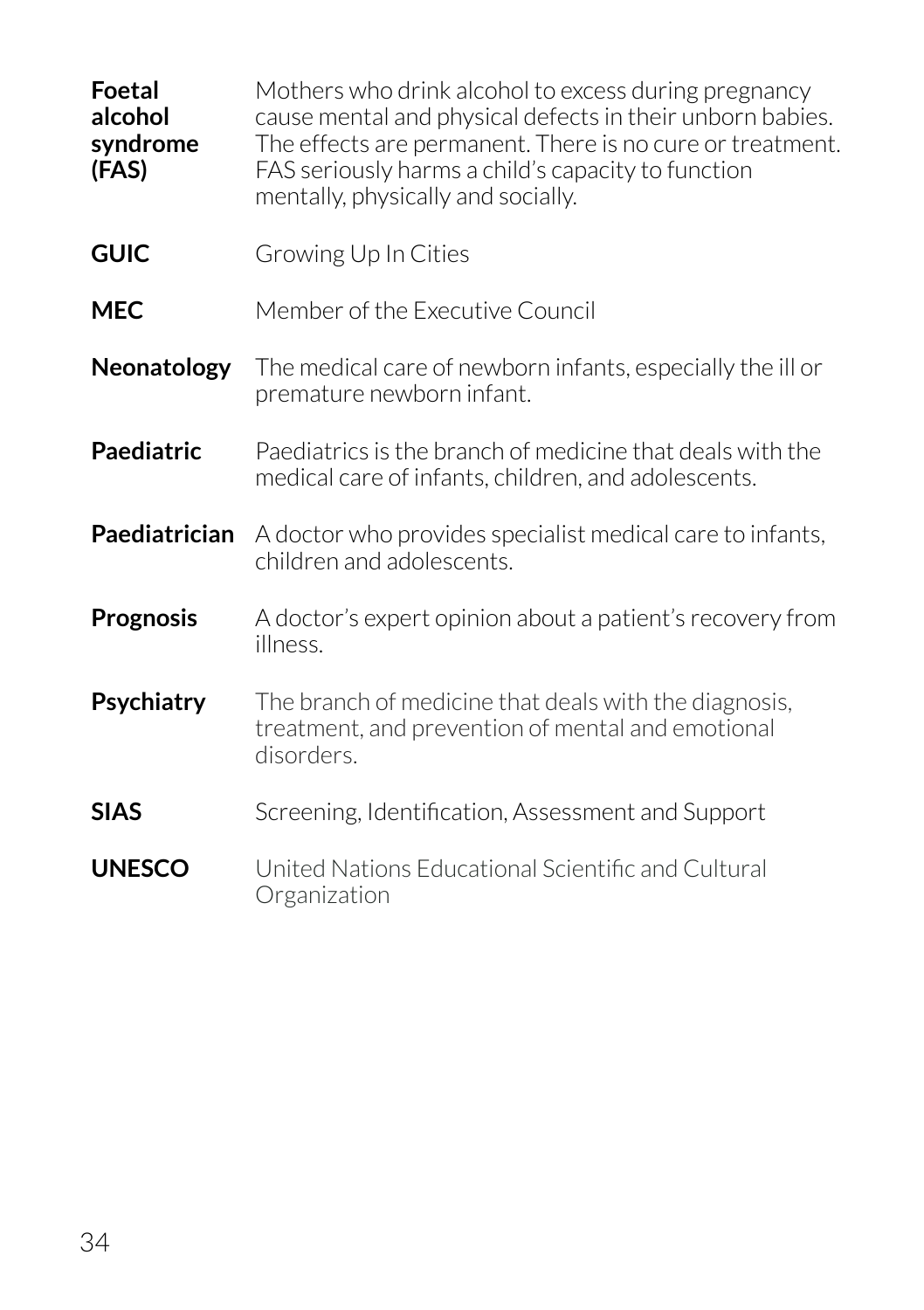# $Referencp$  list

Information in this booklet was obtained from the following sources, among others:

2012 13 September Meeting on special needs education including hospital schools: Representatives from Gauteng schools and the education department. Chair: Dr Lorna Jacklin, principal consultant paediatrician at Charlotte Maxeke Johannesburg Academic Hospital.

2011 14 February Meeting: Gauteng hospital school principals with Gauteng directorate of inclusive education representatives and SA director of UNESCO's GUIC project. Chair: Mrs Ronel van Biljon, principal of Johannesburg Hospital School and the autism unit of the school.

2011 6 April Meeting on hospital schooling: Gauteng director of inclusive education, program manager SA National Commission for UNESCO, SA Director of UNESCO's GUIC project, four education officials. Chair: Dr Marie-Louise Samuels**,** National Director of Early Childhood Development.

2012 Masterlists, SA Schools http://www.education.gov.za/EMIS/...

Audit of paediatric cardiac services http://www.saheart.org/journal/...

Census 2011 P0301.4. Statistics South Africa

Chronic conditions in children http://www.hst.org.za/uploads/files/chap15\_06.pdf

Chronic illness Grades R-3 http://www.unicef.org/southafrica/SAF\_resources\_learnersill.pdf

Department of Education 1996 South African Schools Act No. 84.

Department of Education 2001 White Paper 5. Early Childhood Development.

Department of Education 2001 Education White Paper 6. Inclusive / Special Needs Education.

Department of Education 2007 White Paper 7. e-Education.

Department of Education 2008 SIAS School Pack